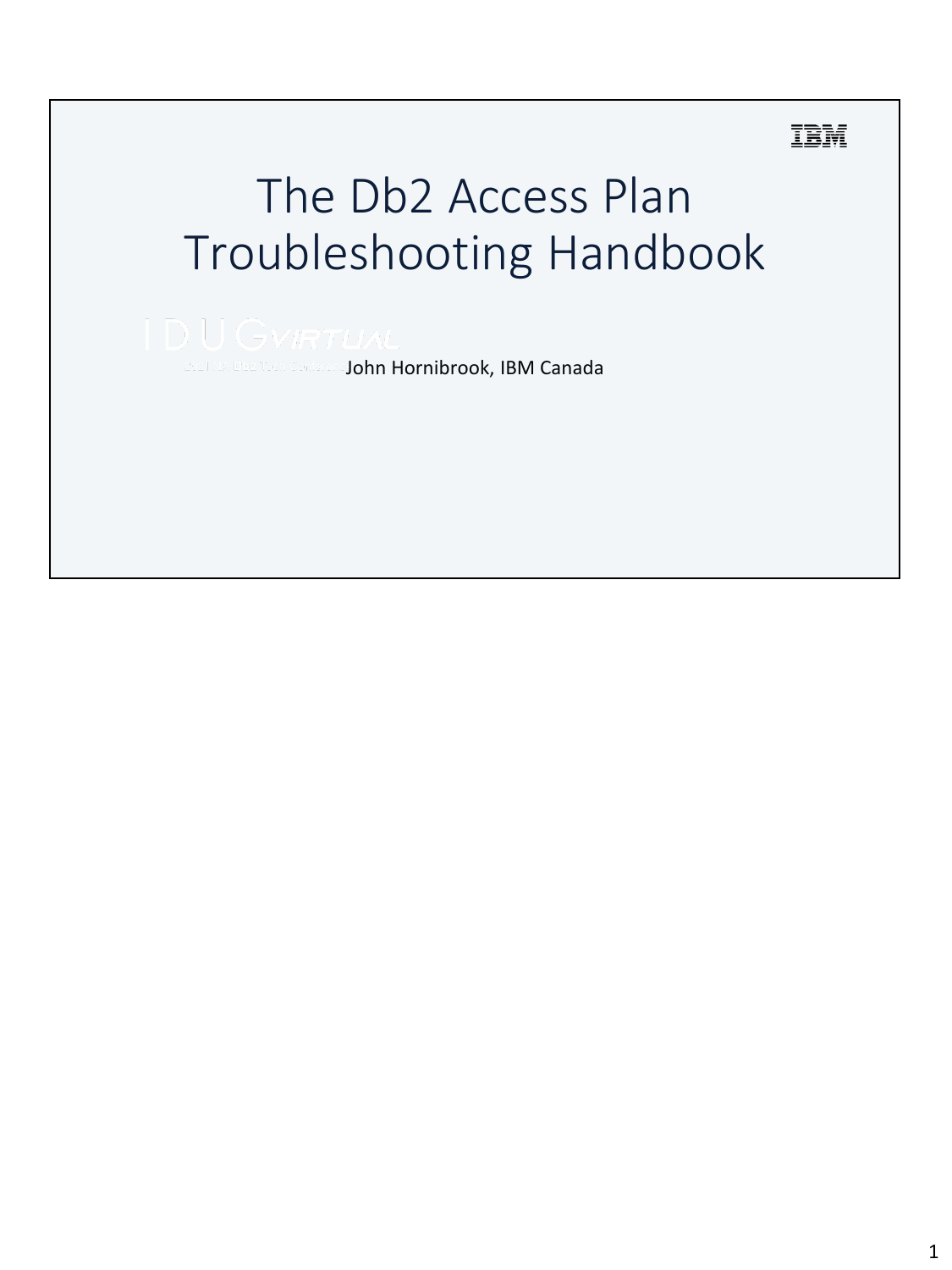| Themes                                                      |                |
|-------------------------------------------------------------|----------------|
| Finding the access plan troublemakers                       |                |
| Getting to the truth: optimizer fantasy vs. runtime reality |                |
| Bringing the optimizer back to reality                      |                |
| When the optimizer has done its best                        |                |
| Desperate measures<br>7   ⊽                                 |                |
|                                                             | $\overline{2}$ |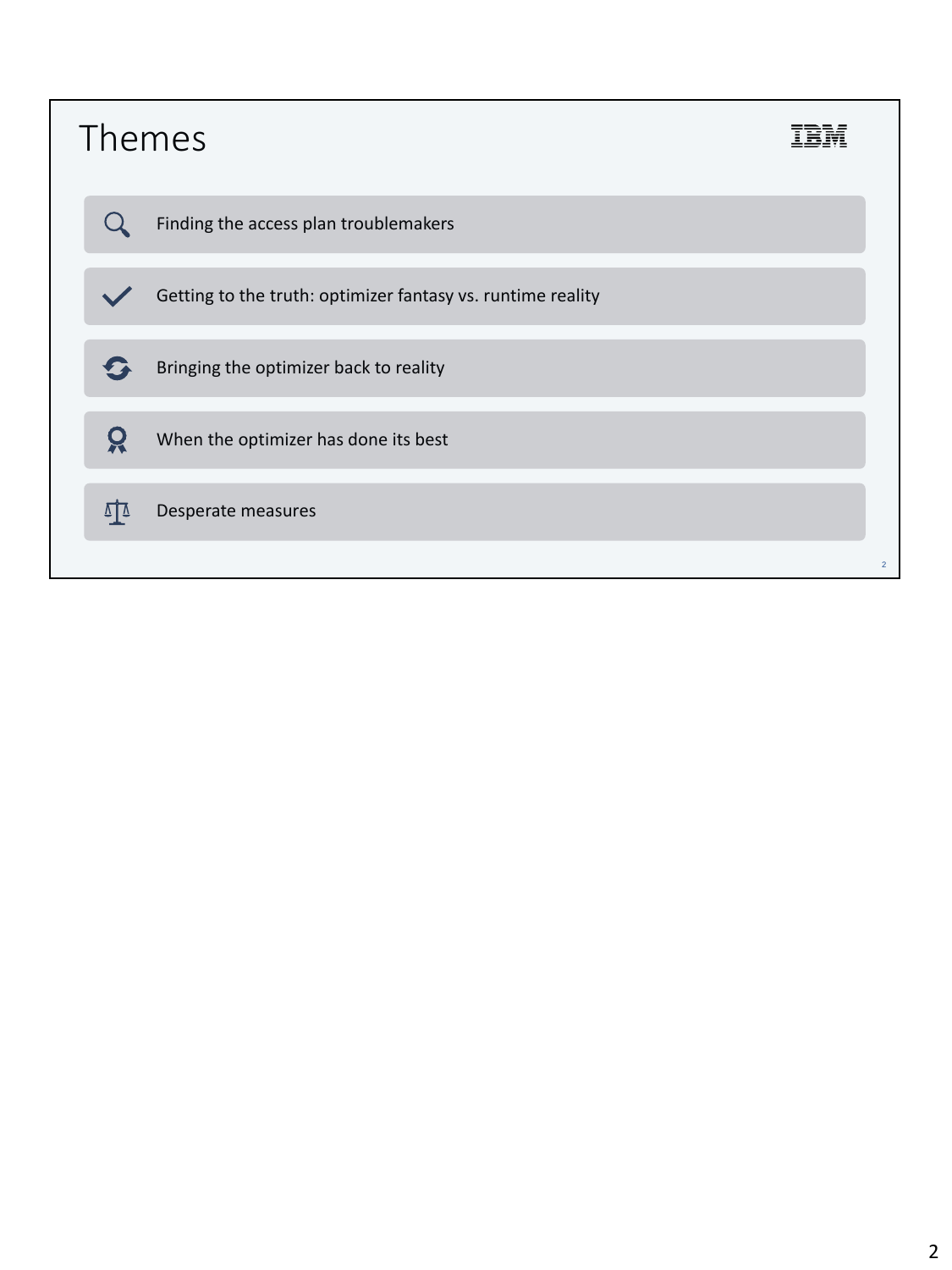### **TRM** Before we begin – what is an access plan?

- An *Access Plan* represents a sequence of runtime operators used to execute the SQL statement
- Represented as a graph where each node is an operator and the edges represent the flow of data **2) Probe**
- The order of execution is generally left to right **hash** table
	- But there are some exceptions
	- (Hash join build table is on the RHS and is created first)
- Use the *explain facility* to see the access plan **TBSCAN TBSCAN**

3

**1) Create hash table**

**DATE\_DIM**

**HSJOIN**

**CATALOG\_ SALES**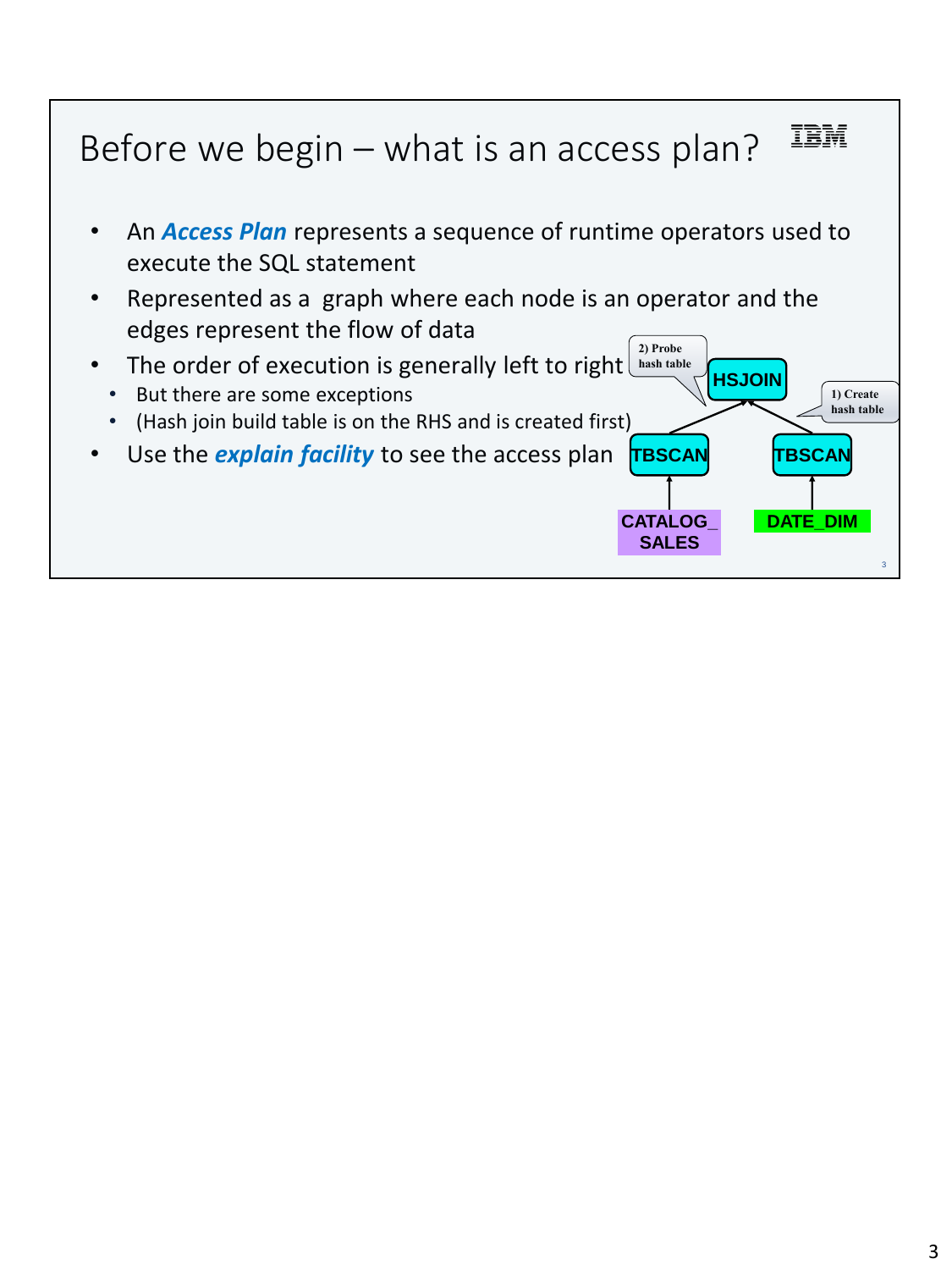### 正言語 The explain facility  $-$  what is it? • Internal phase of the optimizer that captures critical information used in selecting the query access plan • Access plan information is written to a set of tables External tools to format explain table contents: • Db2 Data Management Console Visual Explain • GUI to render and navigate query access plans They show the same • Supersedes Data Server Manager Visual Explain information • db2exfmt • Text-based output from the explain tables • Command-line interface

The explain facility is used to display the query access plan chosen by the query optimizer to run an SQL statement. It contains extensive details about the relational operations used to run the SQL statement such as the plan operators, their arguments, order of execution, and costs. Since the query access plan is one of the most critical factors in query performance, it is important to be able to understand the explain facility output in order to diagnose query performance problems.

Explain information is typically used to:

- understand why application performance has changed
- evaluate performance tuning efforts

4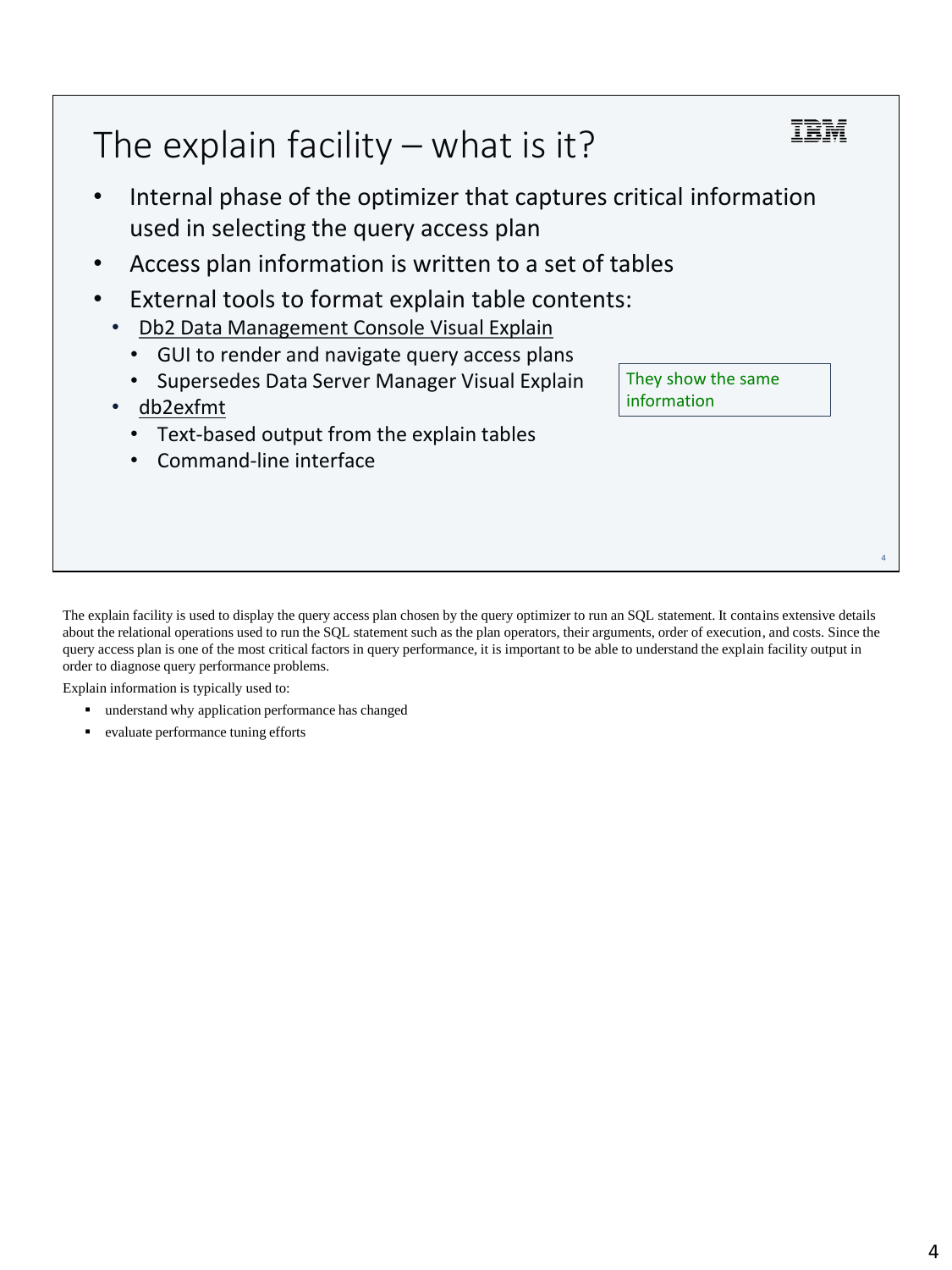#### Decide where to look in the db2exfmt IBM

- What section to check first depends on the situation
	- Are you familiar with the system config?
		- Does the optimizer have the correct information?
		- Does the system have enough memory for this query?
	- Are you sure the statistics are current?
	- Check the access plan graph
	- Check the access plan details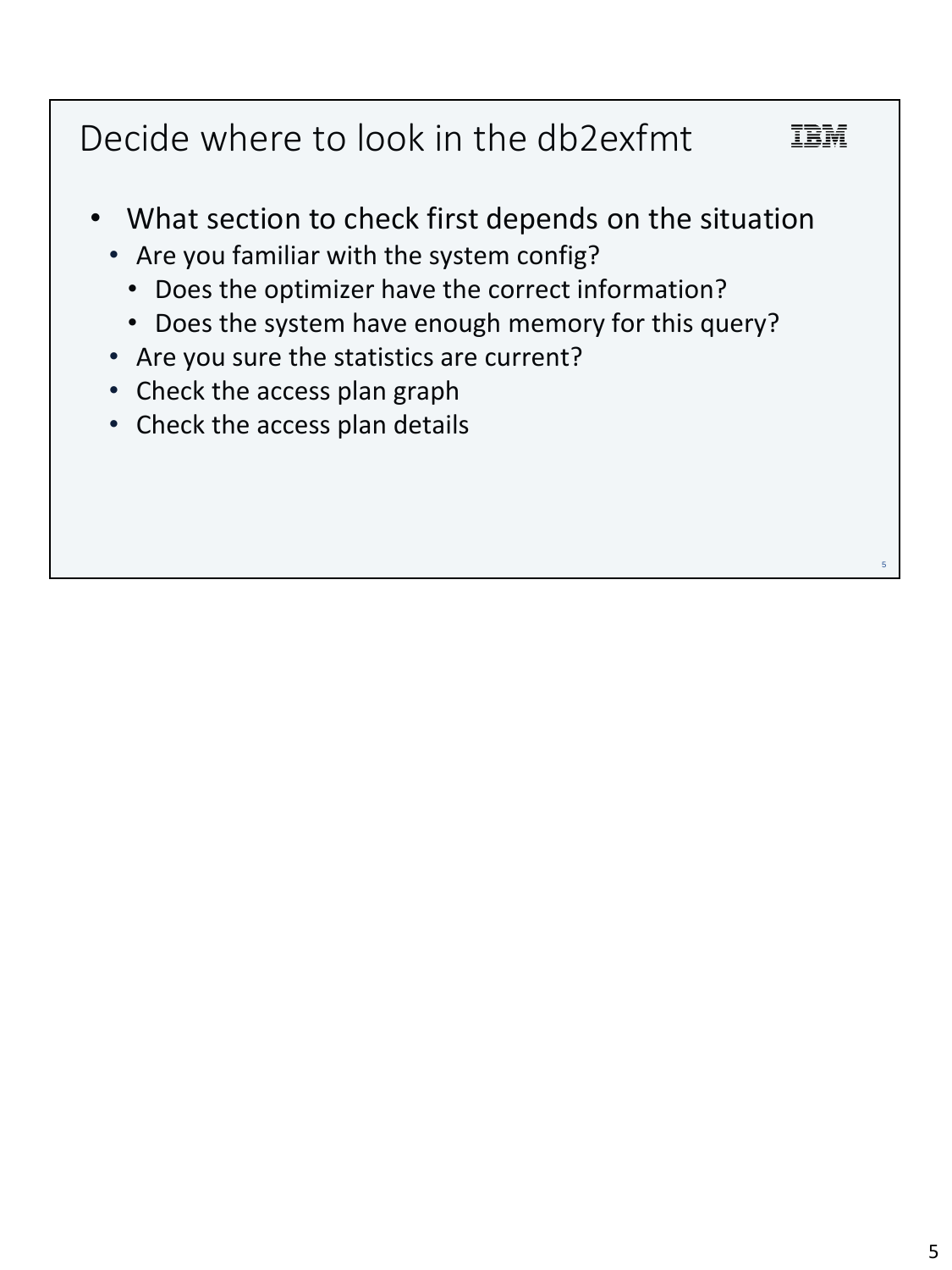| Understand the db2exfmt layout                                                                                                                                                                                                                                                 |   |
|--------------------------------------------------------------------------------------------------------------------------------------------------------------------------------------------------------------------------------------------------------------------------------|---|
| • Main sections:<br>1. System configuration summary<br>2. Original statement<br>3. Optimized statement (after query transformations)<br>4. Access plan graph<br>5. Extended diagnostic information<br>6. Plan details<br>7. Objects used in access plan (and their statistics) |   |
|                                                                                                                                                                                                                                                                                | 6 |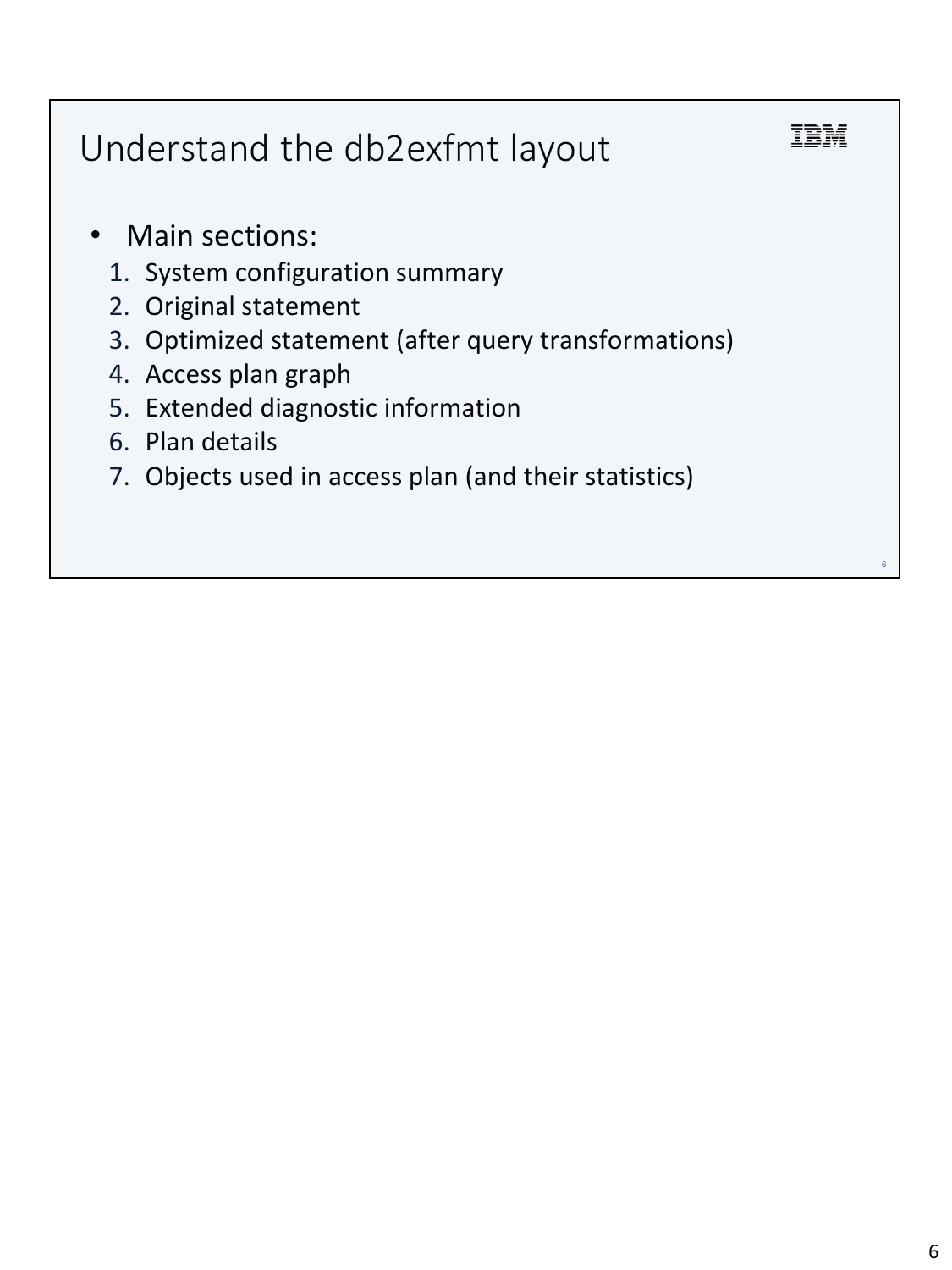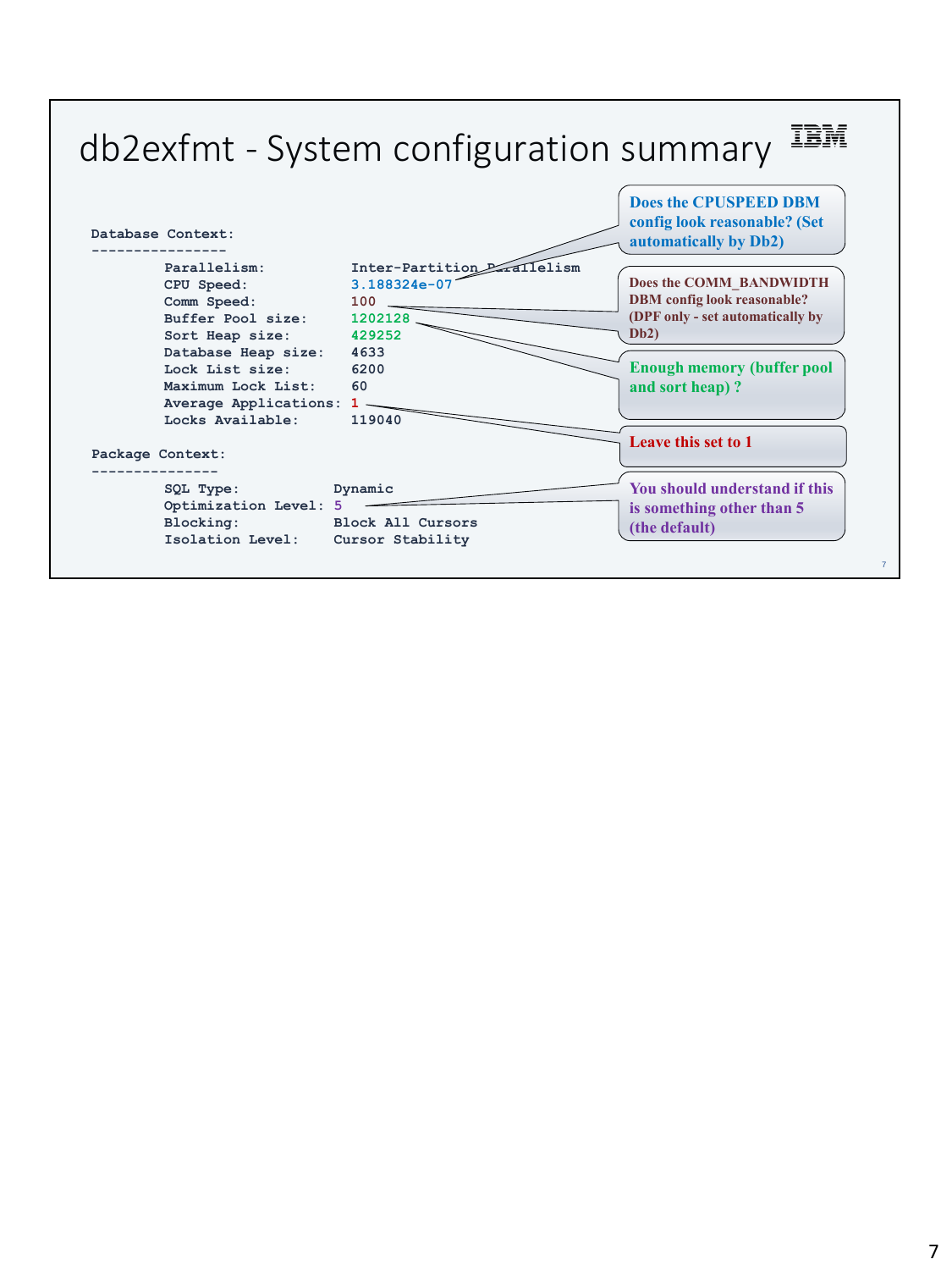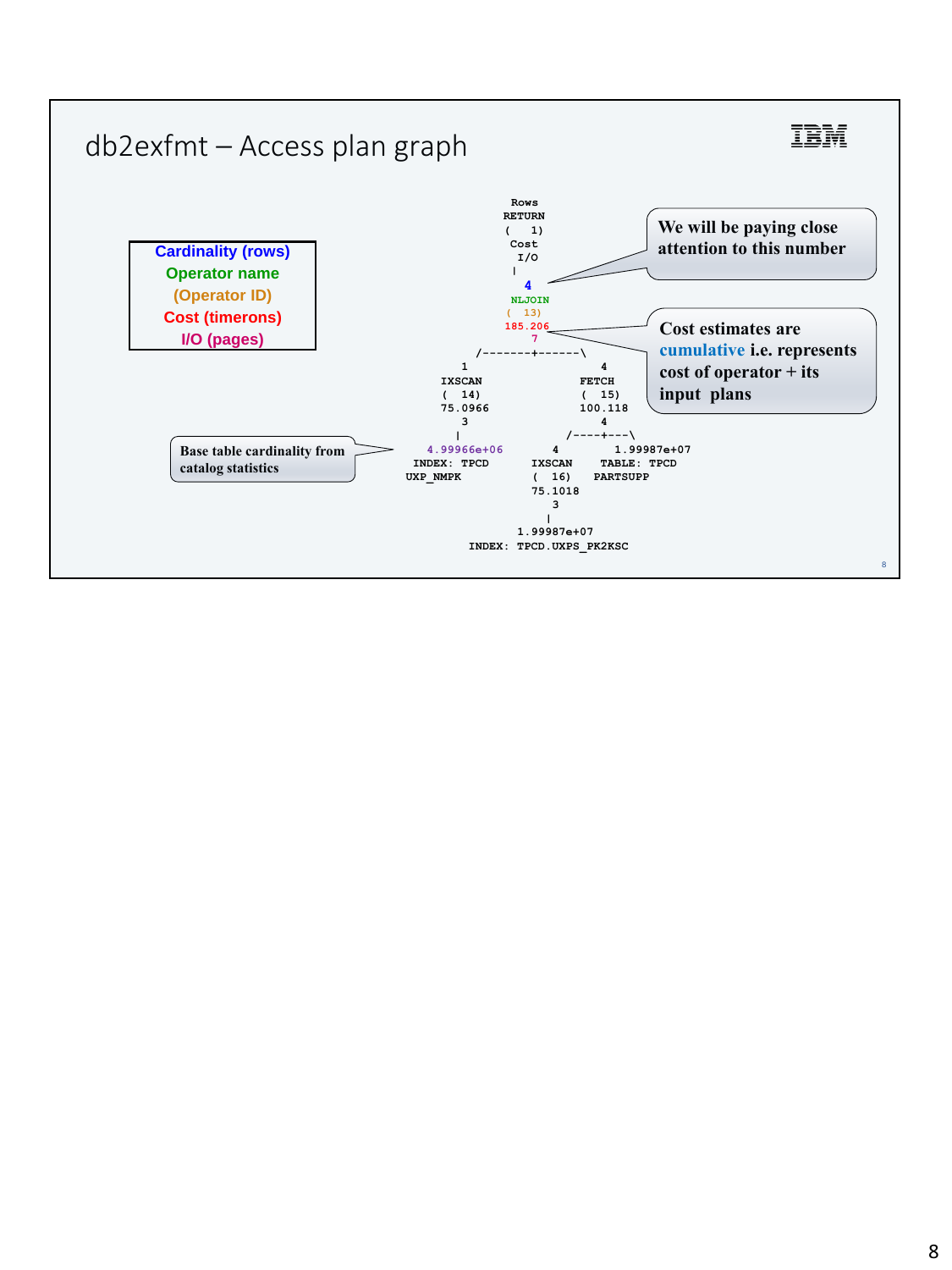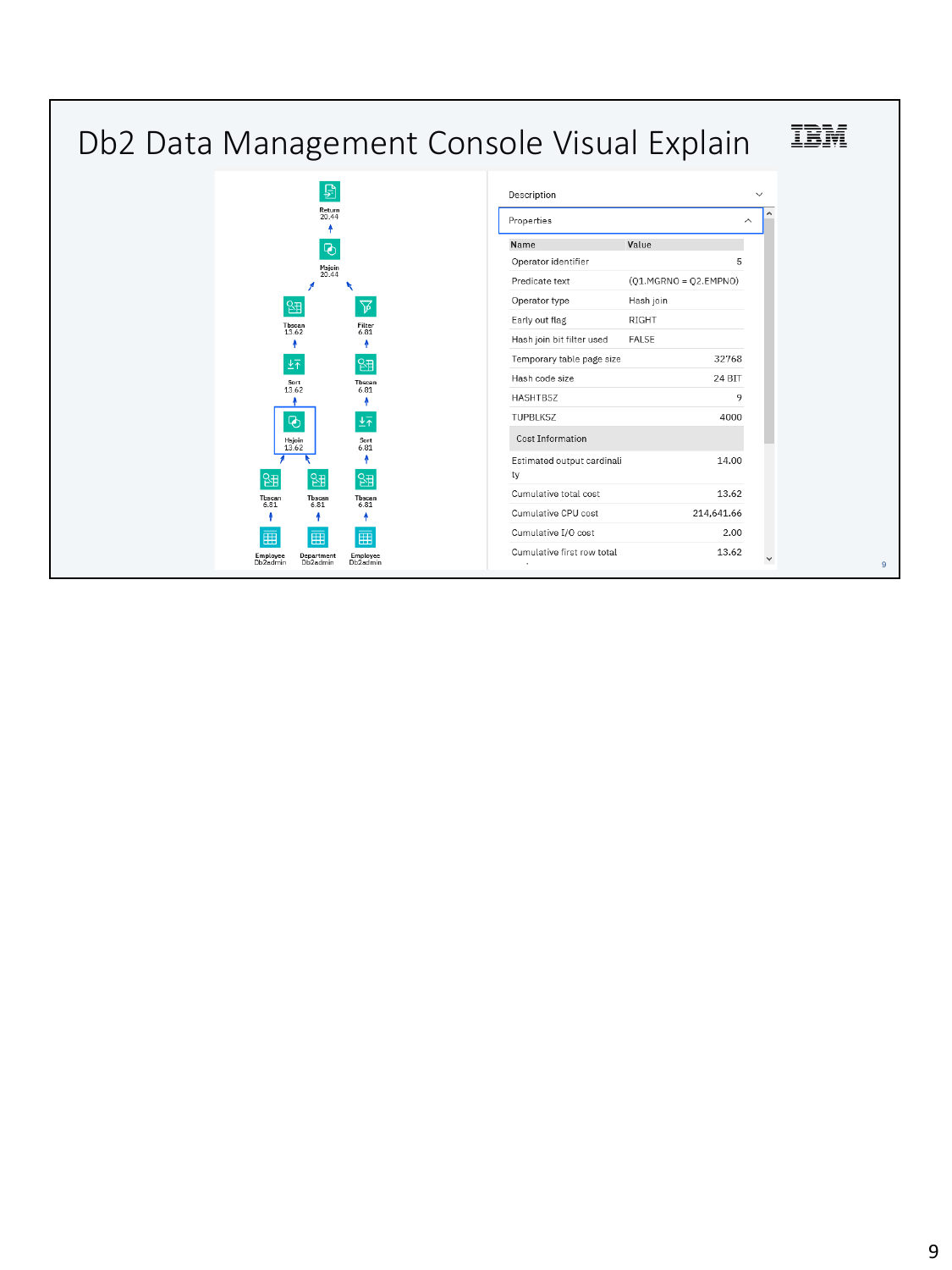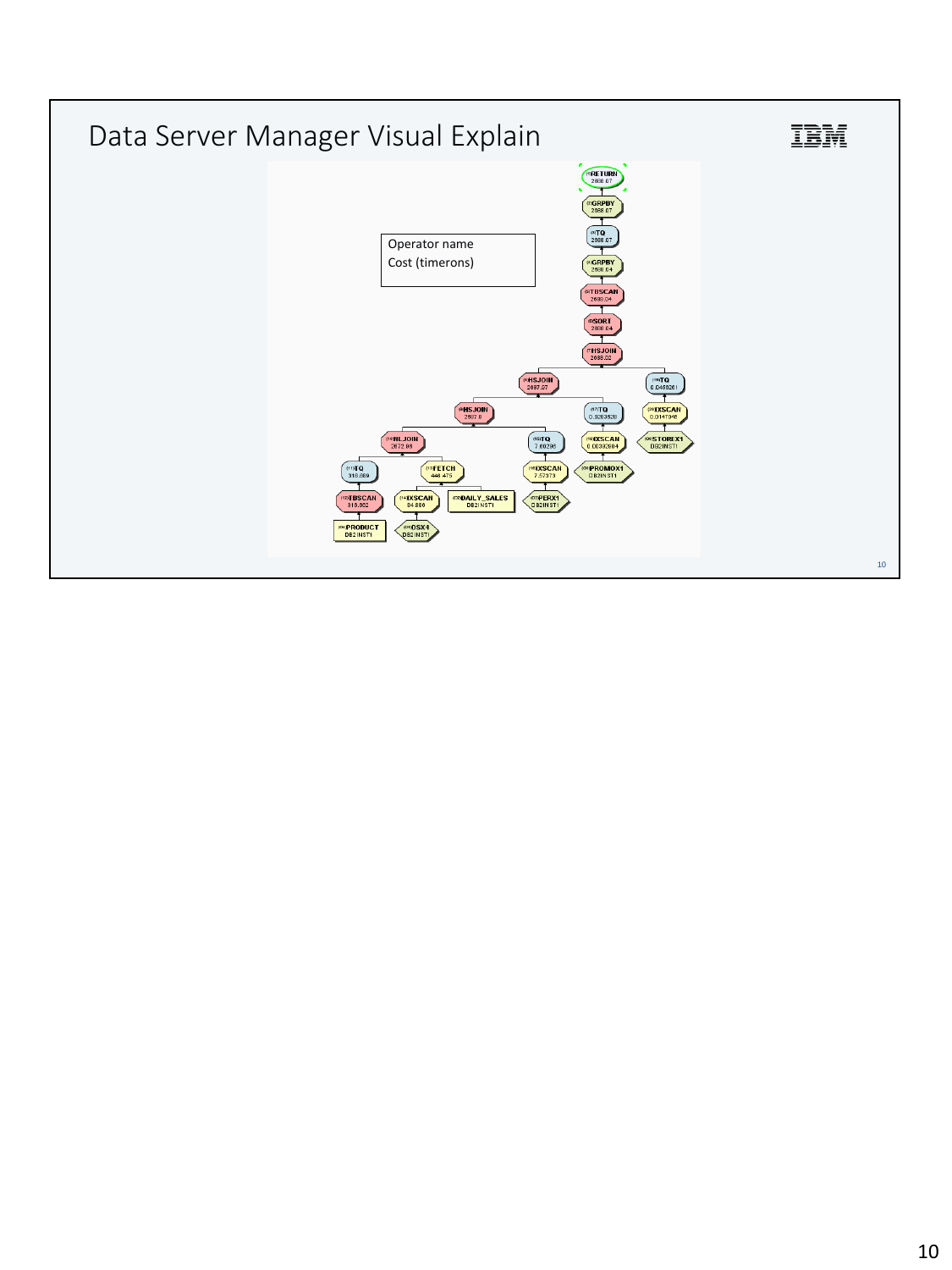# IBM Check the Cardinality Estimates • *Cardinality* = number of rows The optimizer estimates the number of rows processed by each access plan operator • Based on the number of rows in the table and the filter factors of applied predicates. • **This is the biggest impact on estimated cost!** • Catalog statistics are used to estimate filter factors and cardinality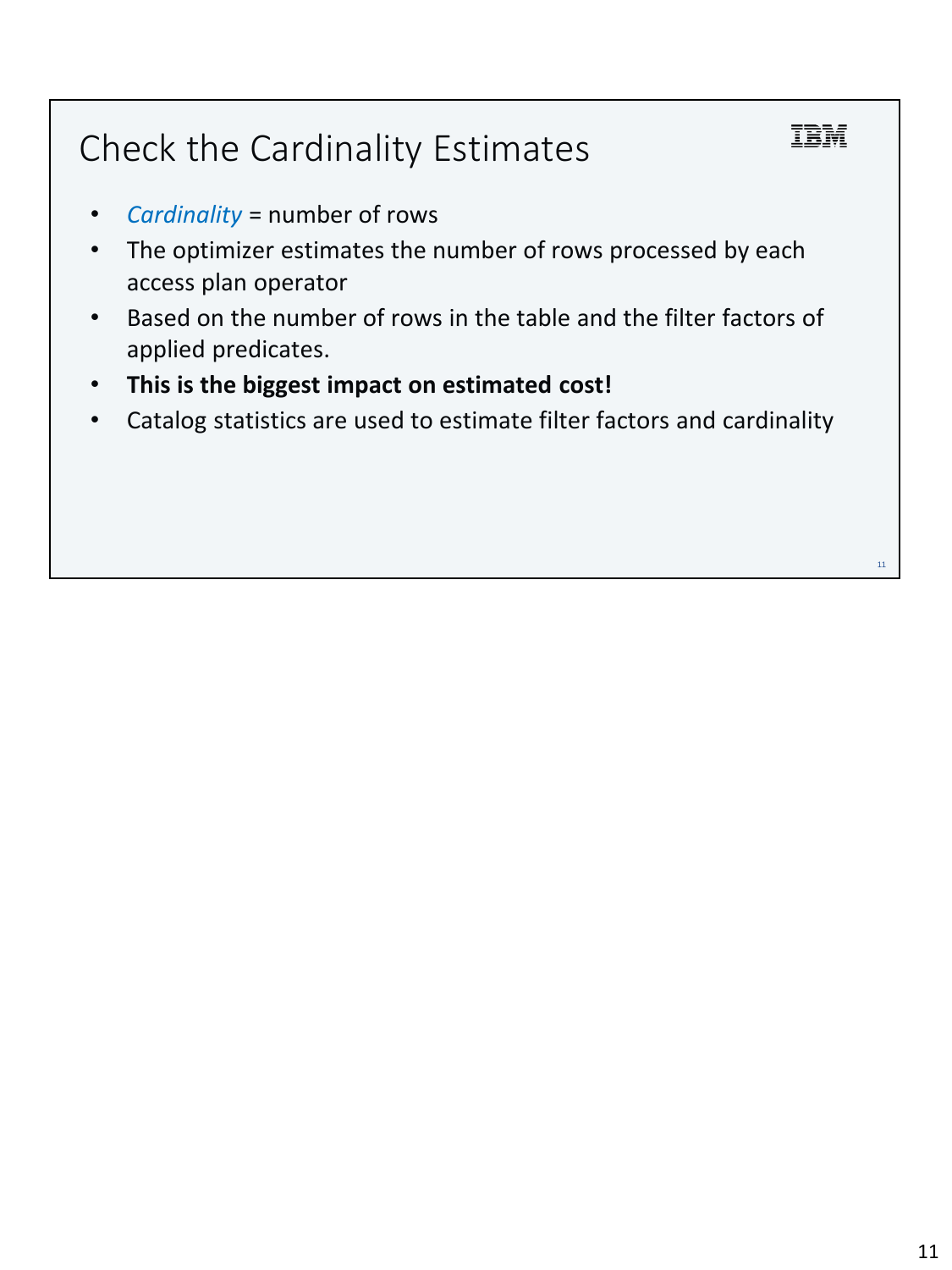

Cardinality estimates < 1 should be treated with suspicion because they could be under-estimated. That being said, it is expected for the cardinality to be < 1 if the probability of at least 1 row being returned is small. But this tends to be a rare situation. In order to understand the cardinality estimate, we need to understand what predicates were applied. So let's check the details for TBSCAN(6) …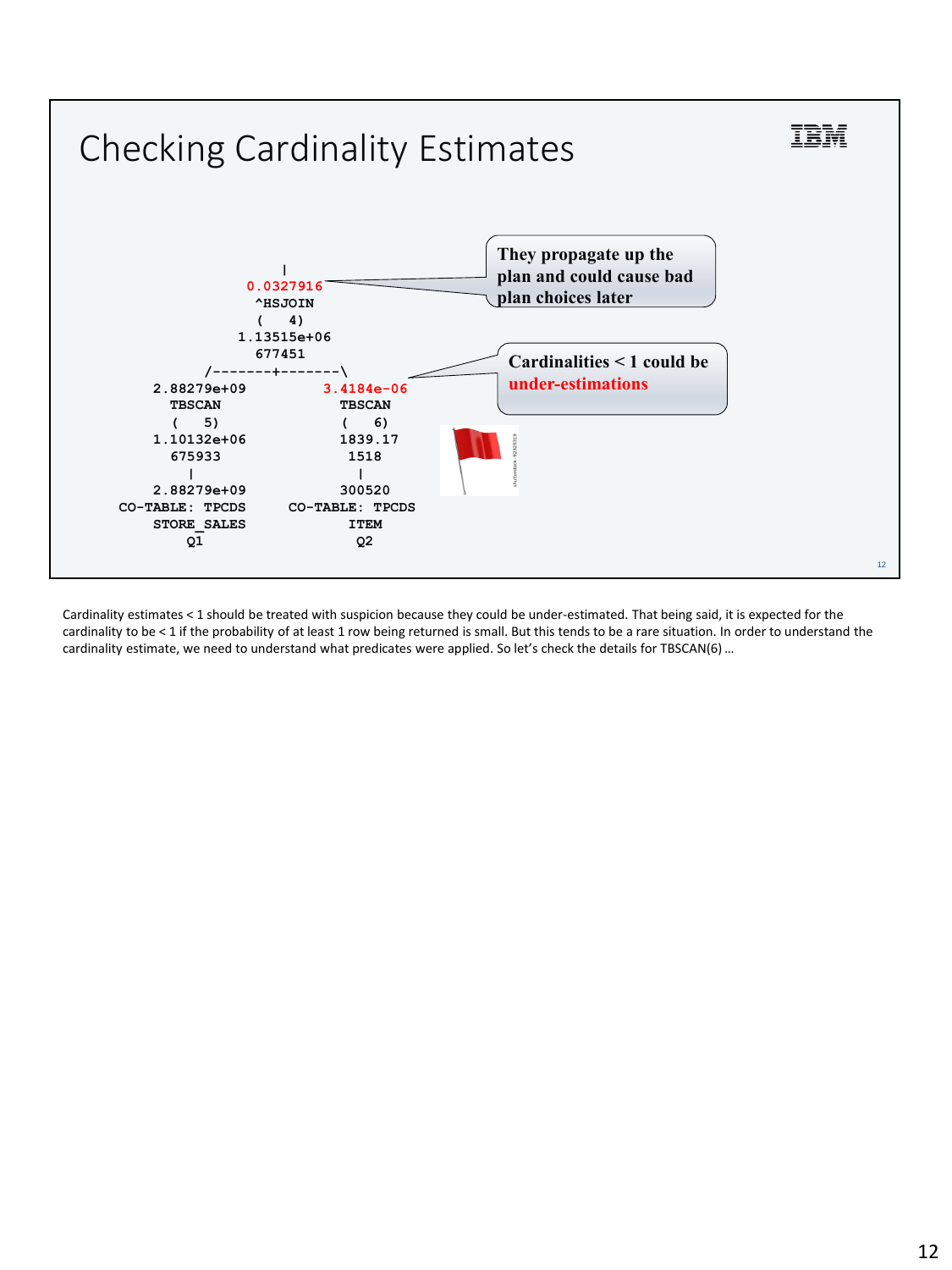

These are the predicates applied at TBSCAN(6) and their filter factors.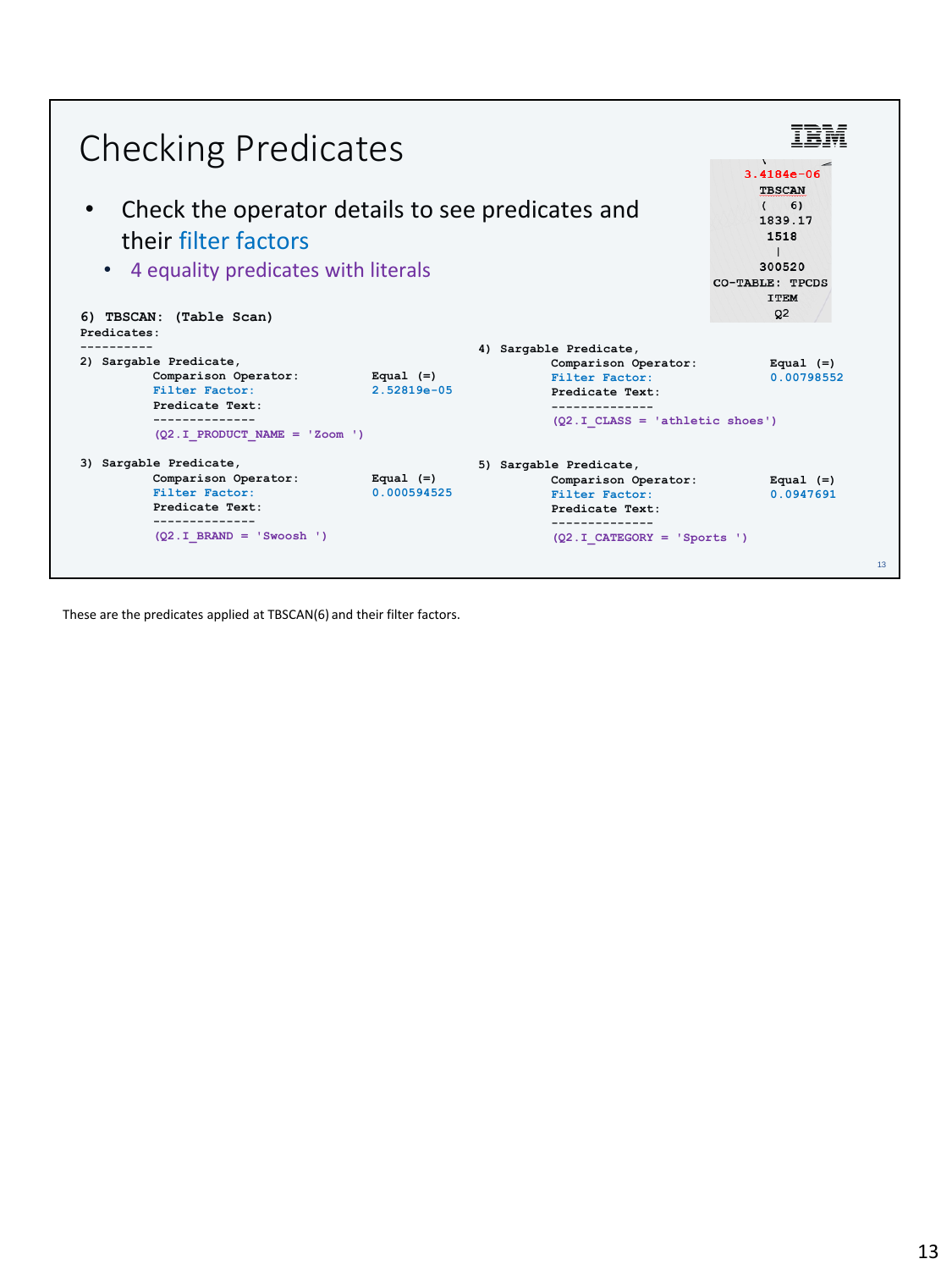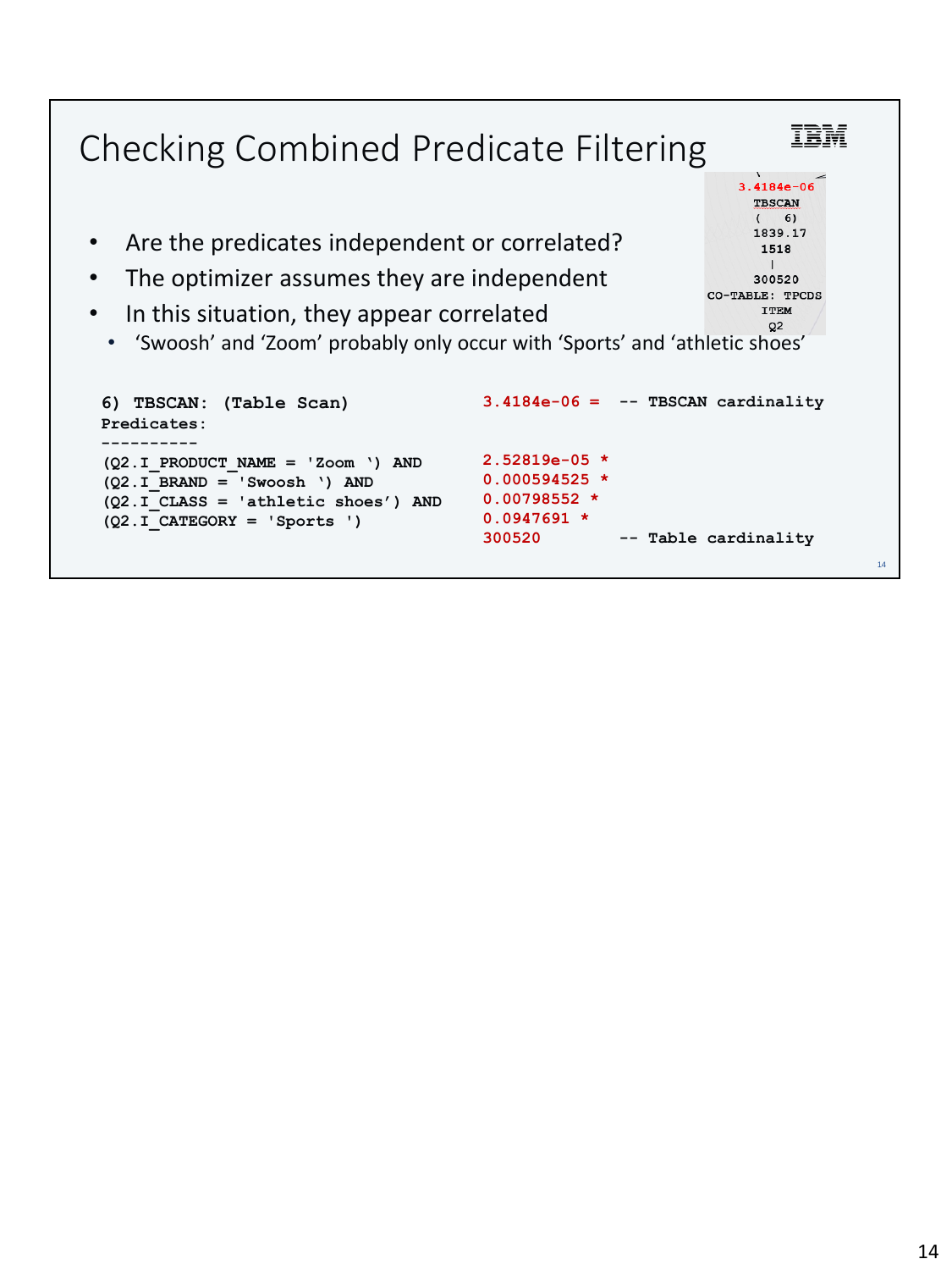### IBM Verifying Cardinality Estimates • Confirm the cardinality estimates • Method 1: COUNT(\*) queries • This can be tedious and tricky, especially for multiple joins and complex queries **SELECT COUNT(\*) FROM TPCDS.ITEM AS Q2 WHERE (Q2.I\_PRODUCT\_NAME = 'Zoom ') AND (Q2.I\_BRAND = 'Swoosh ') AND (Q2.I\_CLASS = 'athletic shoes') AND (Q2.I\_CATEGORY = 'Sports ')** Method 2: Explain with actual cardinality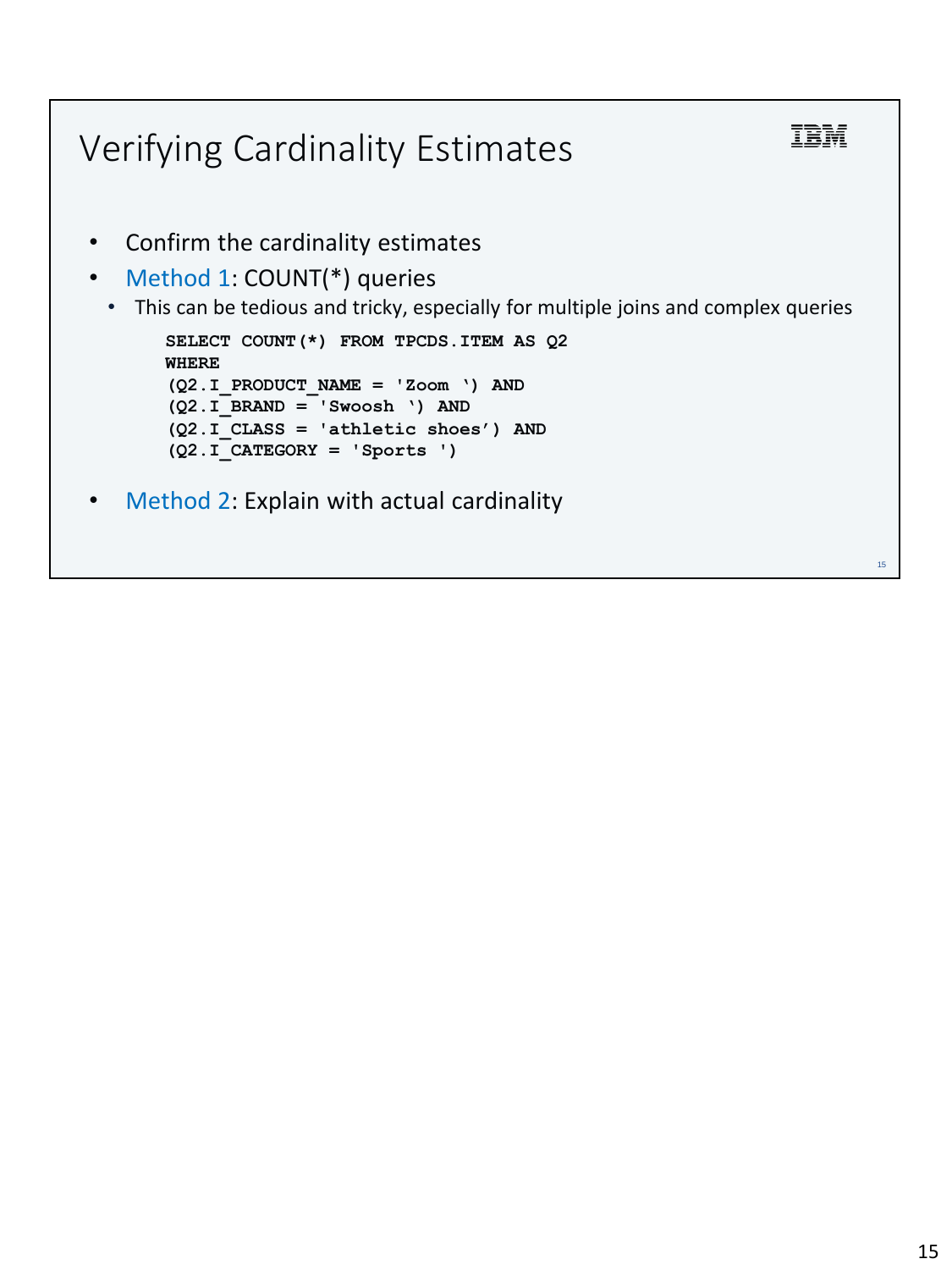# Explain with Actual Cardinality

- Capture cardinality processed by each access plan operator at runtime
- Compare with the optimizer's estimates to identify possible access plan problems
	- **Estimated cardinality is most important input to cost model**
- Use explain from access section mechanism
- Easiest method:

**db2caem -d <dbname> -st "SQL stmt"**

- Db2 Capture Activity Event Monitor data tool
- Fine print: doesn't collect actuals for column-organized processing
- Use Method 1

Create workload or use default workload (to collect activity data)

2) Use WLM\_SET\_CONN\_ENV stored procedure for the current connection

call wlm\_set\_conn\_env(null, '<collectactdata>with details, section </collectactdata><collectsectionactuals>base</collectsectionactuals>');

Activate activity event monitor

SET EVENT MONITOR ACTEVMON STATE 1;

Execute SQL statement

Alternative method: 1) WLM setup:

Locate SQL statement information in event monitor table to pass to EXPLAIN\_FROM\_ACTIVITY stored procedure:

SELECT APPL\_ID, UOW\_ID, ACTIVITY\_ID, STMT\_TEXT FROM ACTIVITYSTMT\_ACTEVMON;

-- APPL\_ID UOW\_ID ACTIVITY\_ID STMT\_TEXT

-- ------------------------- -------- -------------- ---------------

-- \*N2.DB2INST1.0B5A12222841 1 1 SELECT \* FROM ...

Populate the explain tables:

CALL EXPLAIN\_FROM\_ACTIVITY( '\*N2.DB2INST1.0B5A12222841', 1, 1, 'ACTEVMON', 'MYSCHEMA', ?, ?, ?, ?, ? );

Format the explain tables as usual e.g. db2exfmt

16

TEM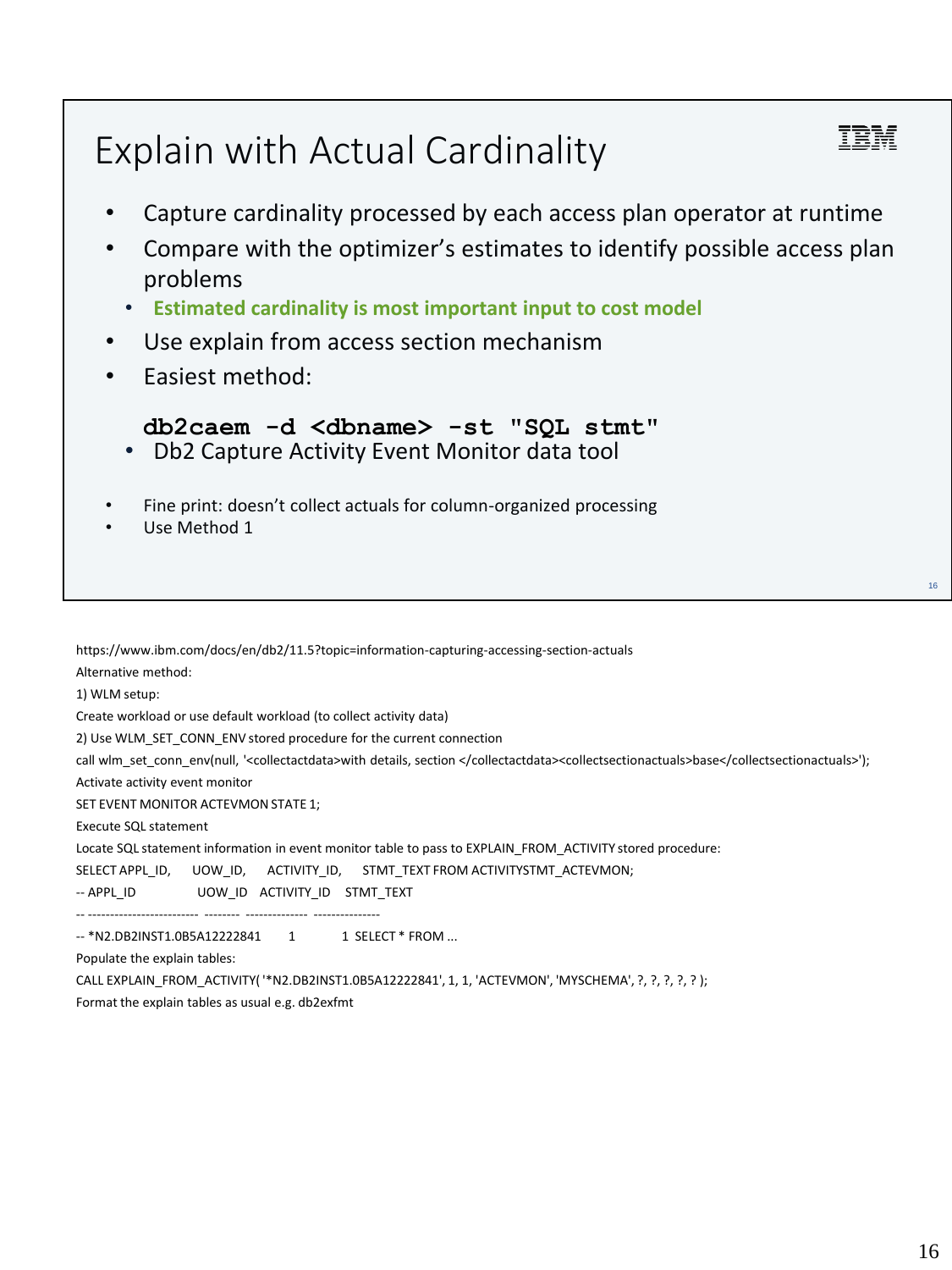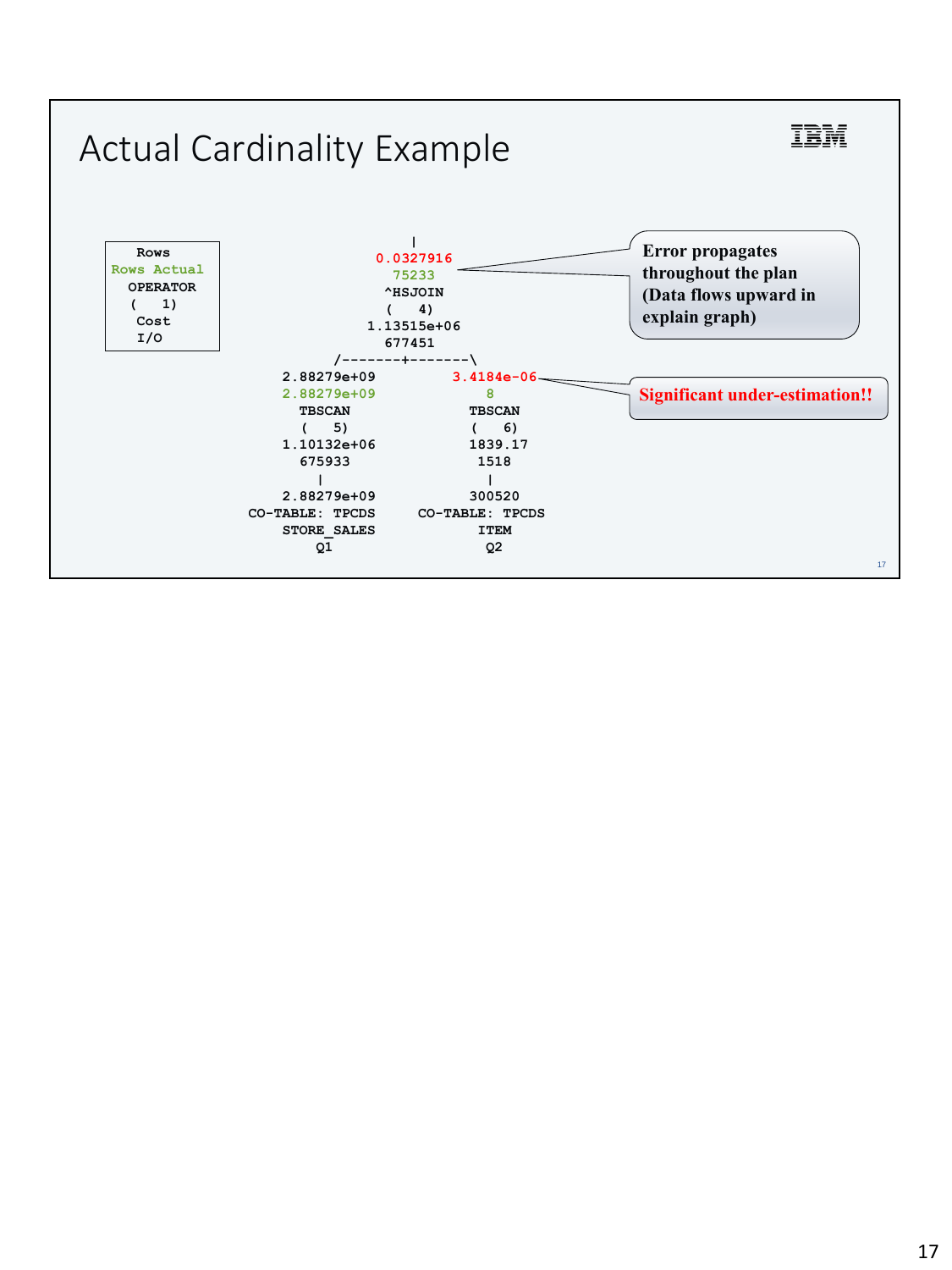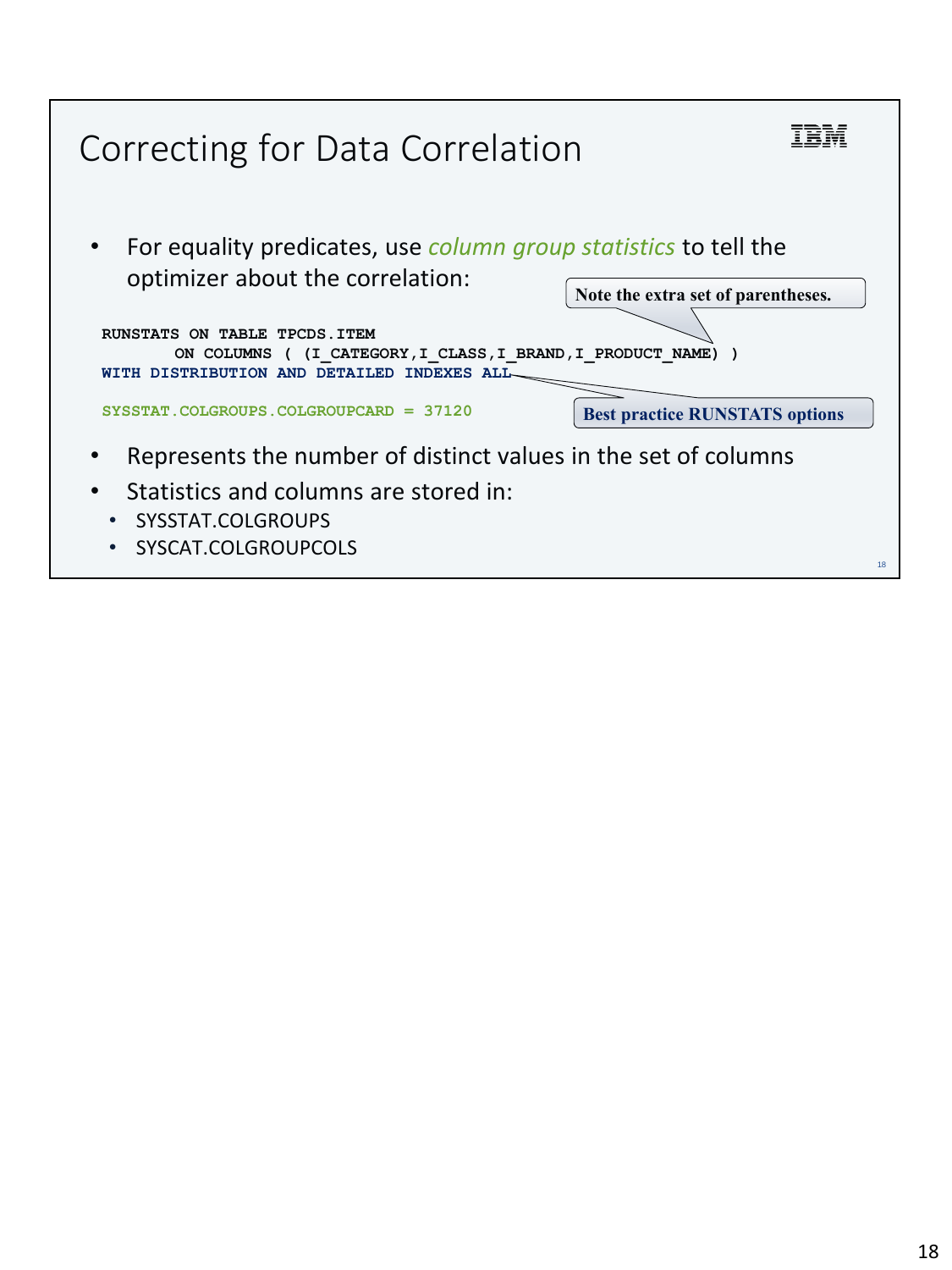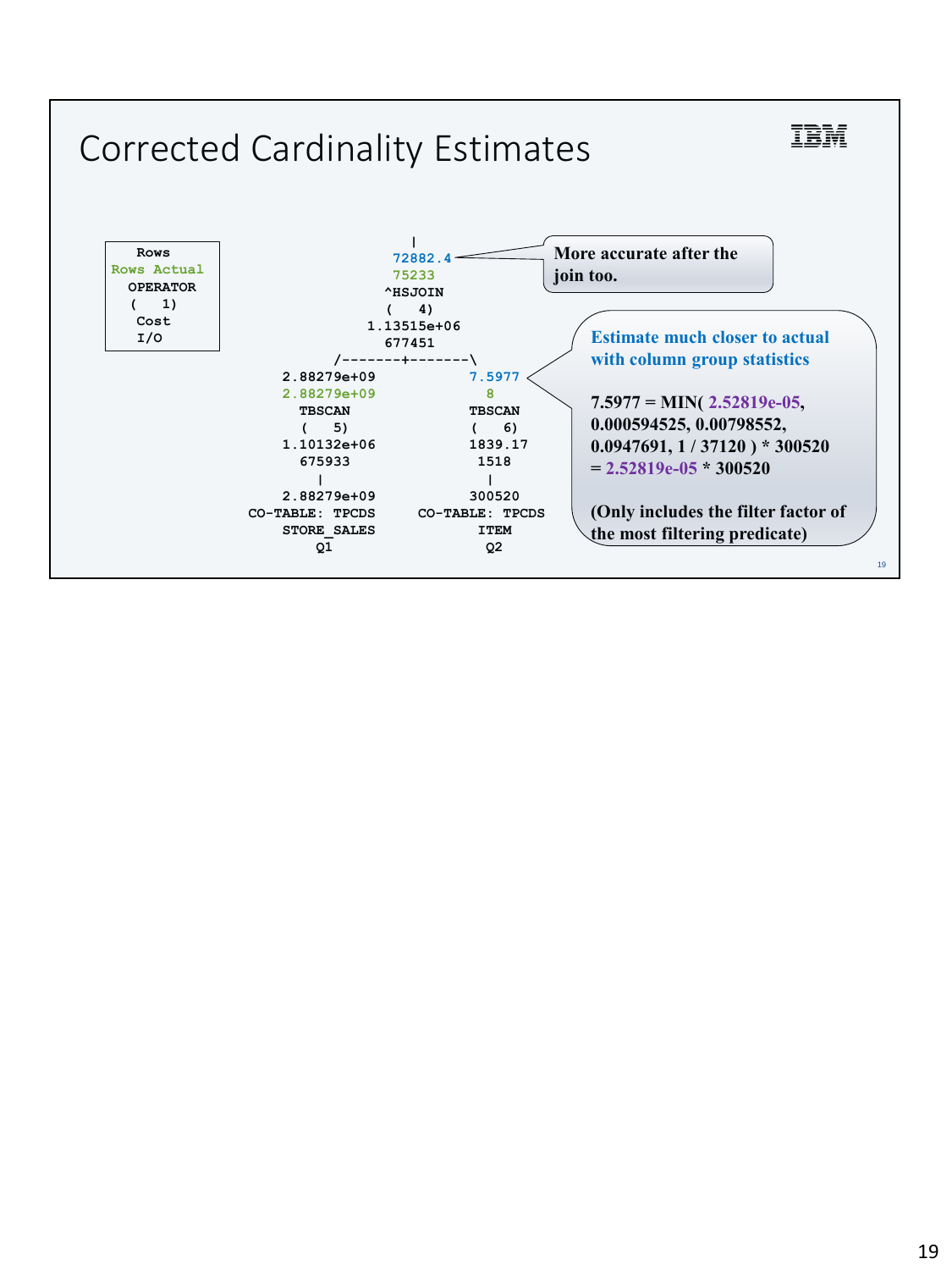#### IEM Automatic Column Group Statistics (Db2 11.5)

- Identifying correlation and specifying RUNSTATS options requires effort
	- IBM Data Management Console provides a **statistics advisor**
	- Recommends statistics options based on SQL statements
	- https://www.ibm.com/docs/en/db2-data-mgr-console/3.1.x?topic=new-version-316
- Db2 does this automatically as part of automatic statistics collection
	- Performs an **automatic discovery** of pair-wise column group statistics
	- Registers a *statistics profile* with the column group statistics options
	- Later automatic statistics collection will use the statistics profile
	- Automatic discovery only occurs during asynchronous (background) collection
	- Controlled by the AUTO\_CG\_STATS DB configuration parameter
		- OFF by default

https://www.ibm.com/docs/en/db2/11.5?topic=oap-collecting-accurate-catalog-statistics-including-advancedstatistics-features

The optimizer uses column group statistics to account for statistical correlation when estimating the combined selectivity of multiple predicates and when computing the number of distinct groupings for operations that group data such as GROUP BY or DISTINCT. Gathering column group statistics can be automated through the automatic statistics collection feature in Db2. Enabling or disabling the automatic collection of column group statistics is done by using the auto\_cg\_stats database configuration parameter. To enable this function, issue the following command: update db cfg for *dbname* using auto\_cg\_stats on

The automatic collection of column group statistics will generate a profile describing the statistics that need to be collected. If a user profile does not exist, the background statistics collection will initially perform an automatic discovery of pair-wise column group statistics within the table and set a statistics profile. After the discovery is completed, statistics are gathered on the table using the existing statistics profile feature. The set of column groups discovered is preserved across subsequent discoveries.

If a statistics profile is already manually set, it will be used as is and the discovery is not performed. The automatically generated statistics profile can be used together with any PROFILE option of the RUNSTATS command. If the profile is updated using the UPDATE PROFILE option, any further discovery is blocked on the table, but the set of column group statistics already set in the profile will continue to be collected automatically as well as with a manual RUNSTATS that includes the USE PROFILE option.

The UNSET PROFILE command can be used to remove the statistics profile to restart the discovery process.

To disable this feature, issue the following command: update db cfg for *dbname* using auto\_cg\_stats off

Disabling this feature will prevent any further discovery, but the statistic profiles will persist and will continue to be used. If there is a need to remove the profile, use the UNSET PROFILE option of RUNSTATS.

 $20$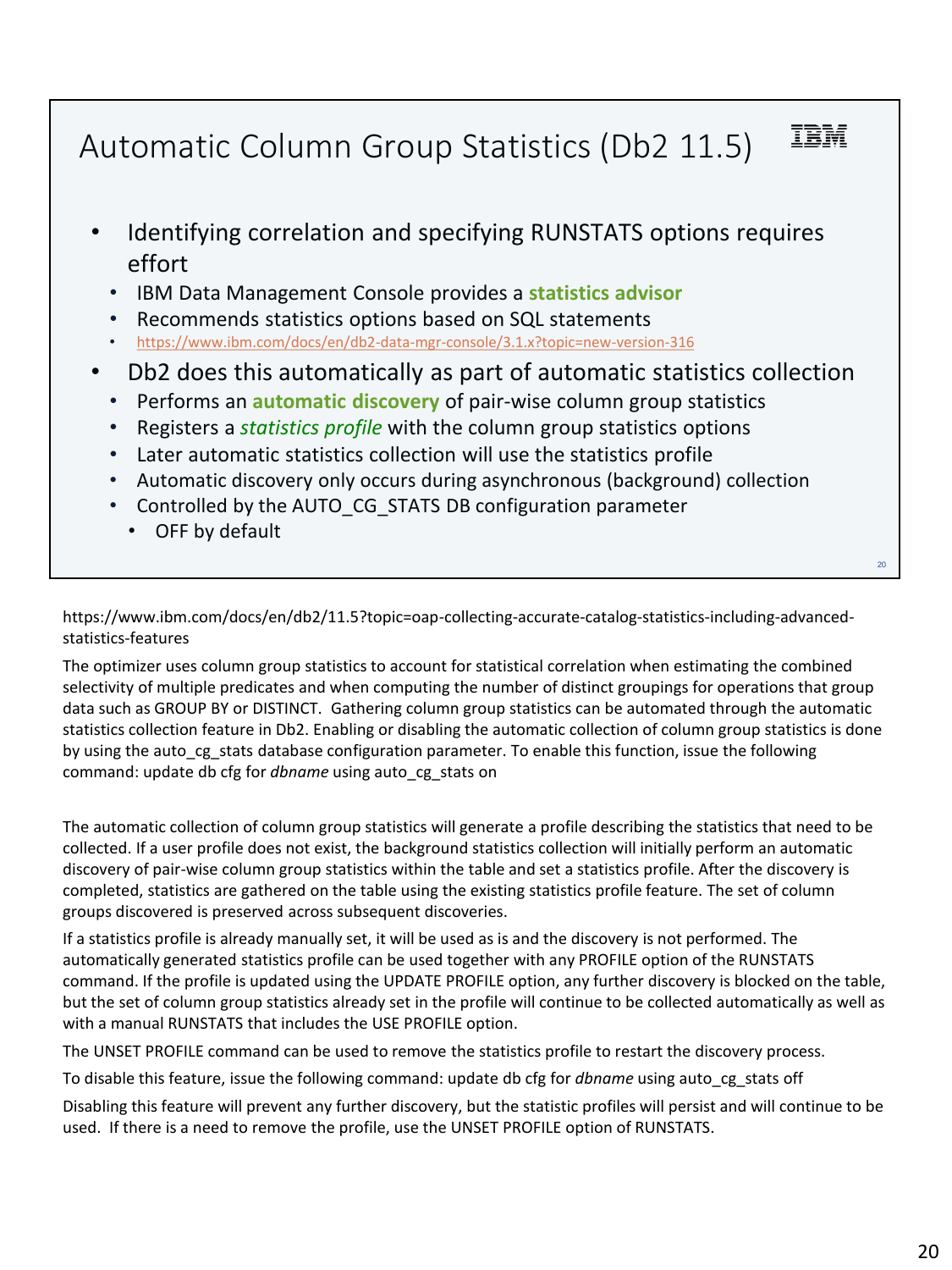## Correcting Cardinality Estimates

- Column group statistics help for equality predicates only
- Try *statistical views* for more complex situations:
- Correlation among inequality predicates
- Skew across joins
- Predicates with expressions
- Use SELECTIVITY clause for more stubborn situations:
- **WHERE <complex predicate> SELECTIVITY 0.1234**
- Must set DB2\_SELECTIVITY=ALL registry variable
- Future:
	- Machine learned cardinality estimation models
	- Available in tech preview in 11.5.5+

https://www.ibm.com/docs/en/db2/11.5?topic=optimization-statistical-views

The DB2 cost-based optimizer uses an estimate of the number of rows – or cardinality – processed by an access plan operator to accurately cost that operator. This cardinality estimate is the single most important input to the optimizer's cost model, and its accuracy largely depends upon the statistics that the RUNSTATS utility collects from the database. The statistics described earlier in this presentation are all important for computing an accurate cardinality estimate, however there are some situations where more sophisticated statistics are required. In particular, more sophisticated statistics are required to represent more complex relationships, such as comparisons involving expressions (for example, price > MSRP + Dealer\_markup), relationships spanning multiple tables (for example, product.name = 'Alloy wheels' and product.key = sales.product\_key), or anything other than predicates involving independent attributes and simple comparison operations. Statistical views are able to represent these types of complex relationships because statistics are collected on the result set returned by the view, rather than the base tables referenced by the view.

When a query is compiled, the optimizer matches the query to the available statistical views. When the optimizer computes cardinality estimates for intermediate result sets, it uses the statistics from the view to compute a better estimate.

Queries do not need to reference the statistical view directly in order for the optimizer to use the statistical view. The optimizer uses the same matching mechanism used for materialized query tables (MQTs) to match queries to statistical views. In this respect, statistical views are very similar to MQTs, except they are not stored permanently, so they do not consume disk space and do not have to be maintained.

 $21$ 

TRM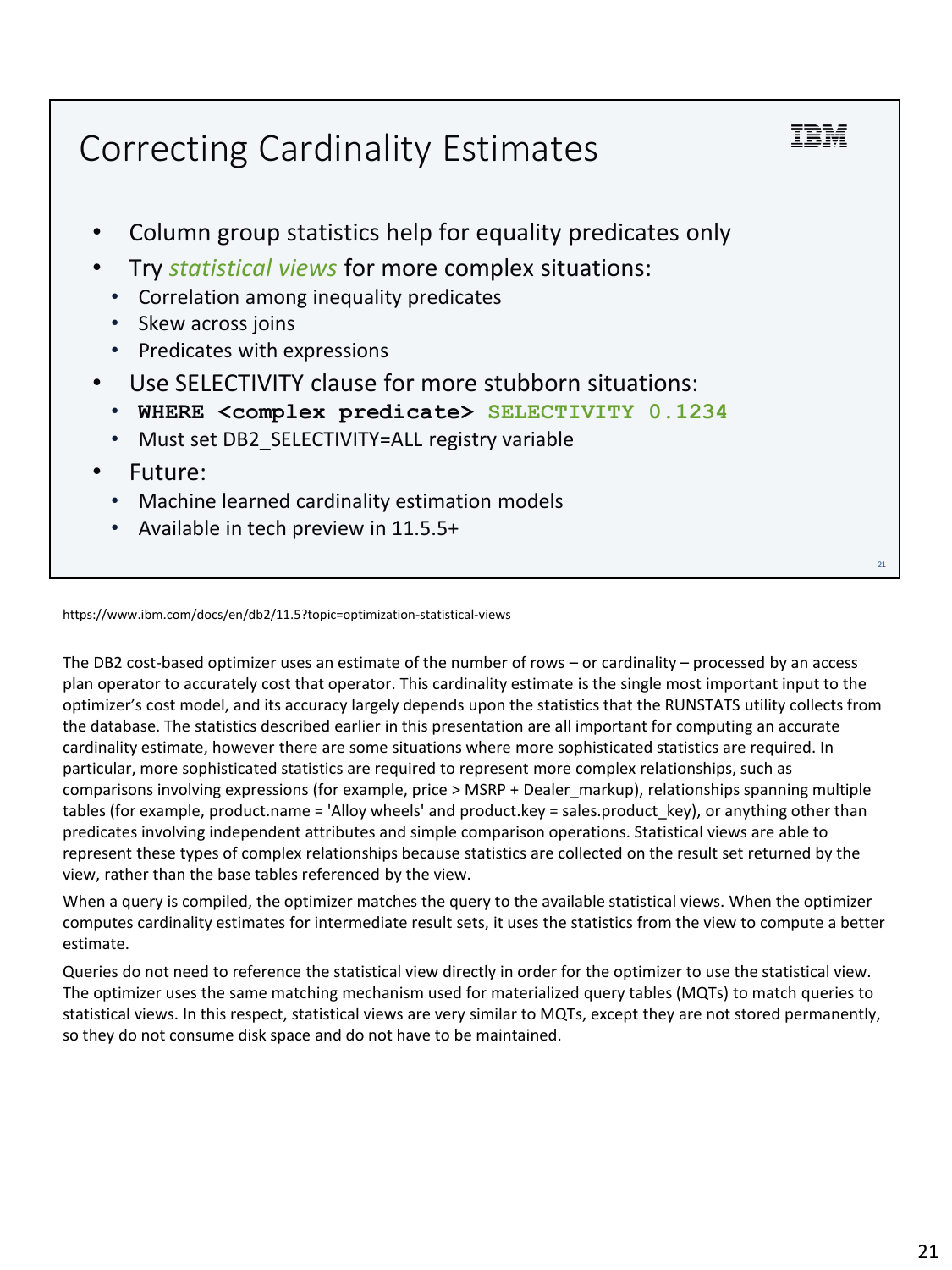### IEM Correlated Sub-plans • "Correlated" means referencing columns outside the current subselect **SELECT T1.CODE, (SELECT A.CDATE FROM T2 A WHERE A.PID = T1.PID AND A.VERS = (SELECT MIN(B.VERS) FROM T2 B**  WHERE  $B.PID = T1.PID AND B.CODE = T1.CODE) AS MINVERSE()$ **FROM T1** • Correlation is often expensive to process The optimizer tries to remove correlation by automatically rewriting the query

• It can't do it in every situation

The query on this page has a scalar sub-select (in purple) in the select-list of the outermost select (in black). The scalar sub-select applies a scalar subquery (in teal, or whatever that bluish colour is ;-) ). Both scalar sub-selects reference columns from T1 which is referenced in the outermost select. These references to T1 are correlated references which means that the scalar sub-selects must be executed for every qualifying T1 row.

 $22$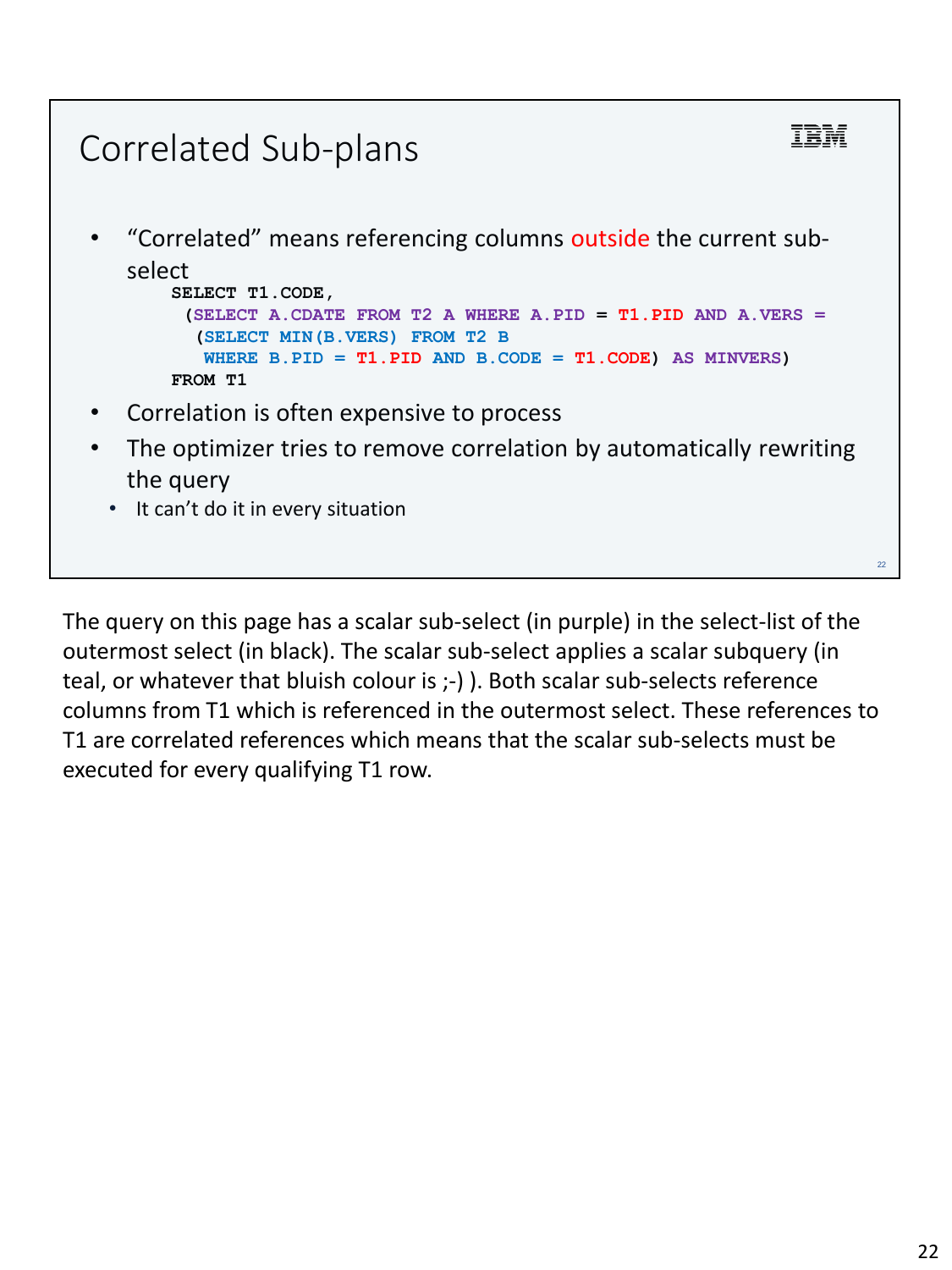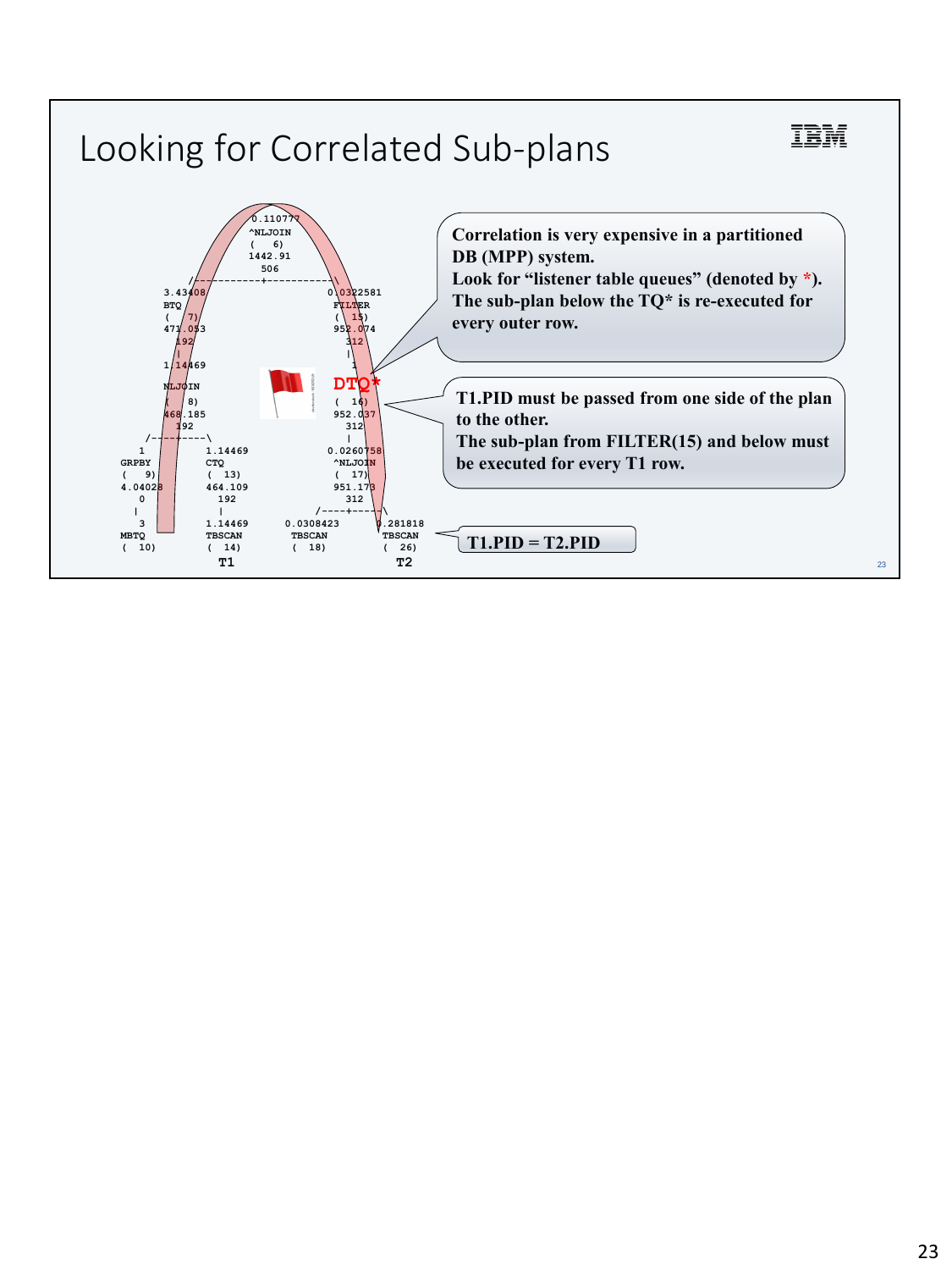#### IEM Other Signs of Correlated Sub-plans **0.110777 ^NLJOIN Only nested-loop join can be used to implement ( 6) 1442.91 correlated sub-plans. 506 /-----------+-----------\ Check the operator details to see that no join 3.43408 0.0322581 BTQ** FILTER (7) (15) **predicates are applied by this NLJOIN. ( 7) ( 15) 471.053 952.074 192 312 | | 1.14469 1 Correlation must execute in the row engine if NLJOIN DTQ\* ( 8) ( 16) column-organized tables are being used 468.185 952.037 (CTQ = Column-organized Table Queue 192 312 /----+----\ | Sends columnar data to row-engine)** 1 1.1446 **GRPBY CTQ ^NLJOIN ( 9) ( 13) ( 17) 4.04028 464.109 951.173 0 192 312 | | /----+-----\ 3 1.14469 0.0308423 0.281818 MBTQ TBSCAN TBSCAN TBSCAN** 24 **( 10) ( 14) ( 18) ( 26)**

Another clue that there are correlated sub-plans is nested-loop join operators (NLJOIN) with no join predicates. This means that the inner (RHS) of NLJOIN is re-executed for every outer row. The correlated references are somewhere in the NLJOIN inner and they could be in predicates or select-list items. Identify the correlated references in the optimized SQL and then check the operator details to locate them.

One issue with correlated sub-plans is that they cannot execute in the columnar runtime if the statement references column-organized tables. This means that the NLJOIN that drives the correlated sub-plan executes in the row-organized runtime. This can be identified by looking for column-organized table queue (CTQ) operators lower in the access plan. The CTQ operator passes data from the columnar runtime to the roworganized runtime. Ideally there should only be one CTQ in the access plan and it should be near the very top of the plan.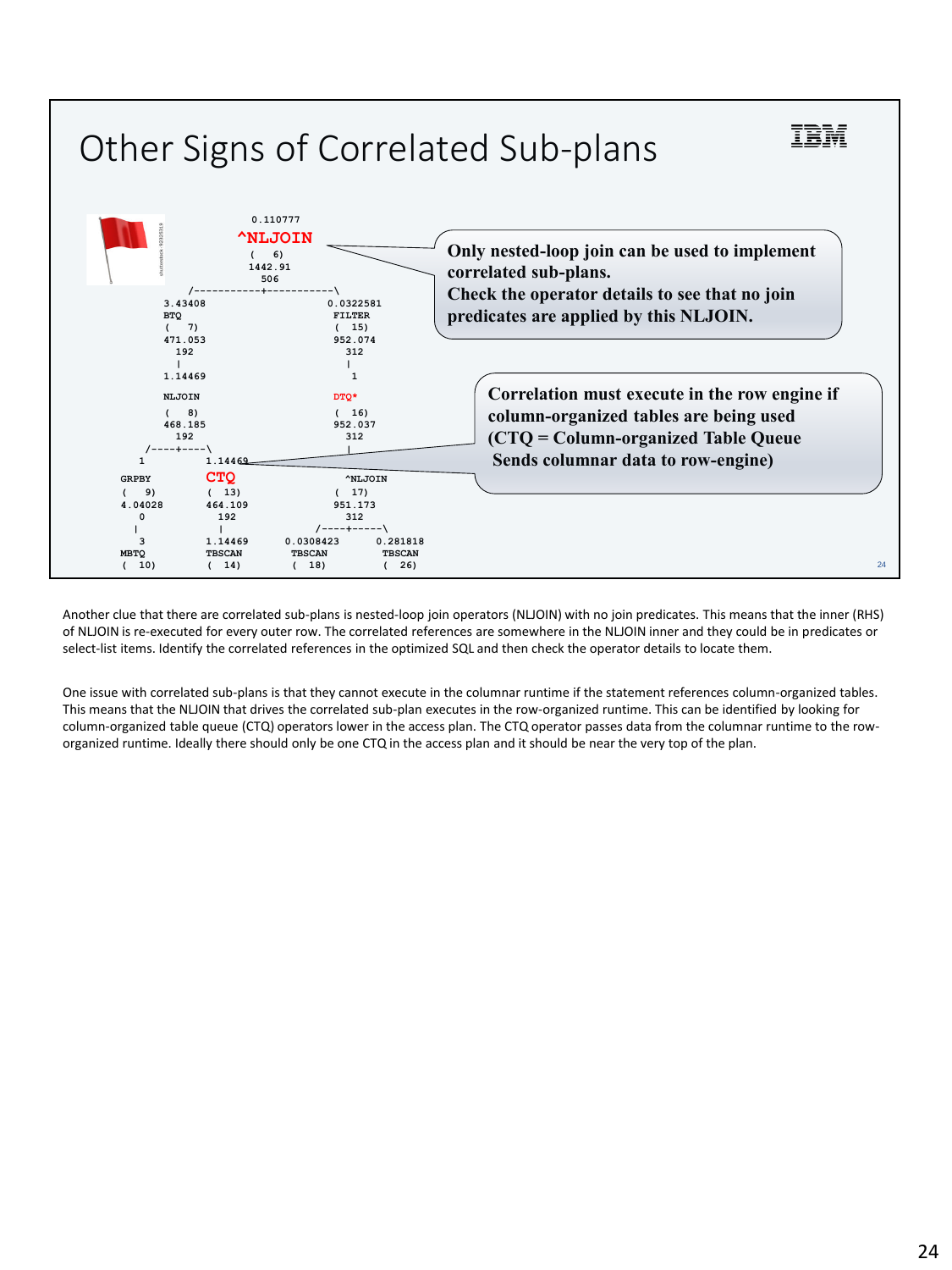# Dealing with Correlated Sub-plans

- Create indexes if correlated references are in predicates
	- E.g. create an index on T2.PID in previous example
	- This allows the T2.PID=T1.PID predicate to be applied more efficiently
- Try a higher optimization level
- The optimizer might be able to decorrelate
- Manually rewrite the query to remove the correlation

IBM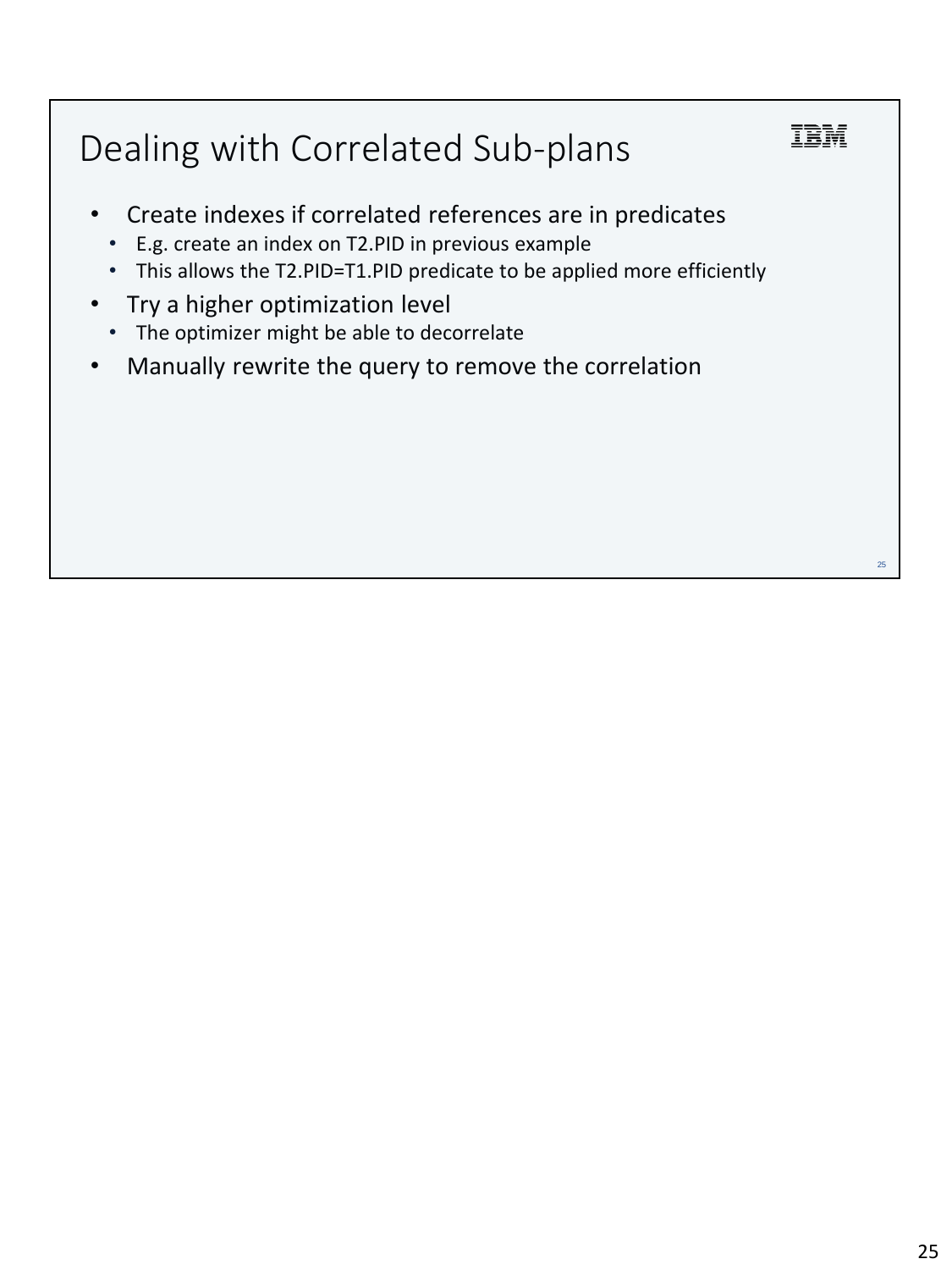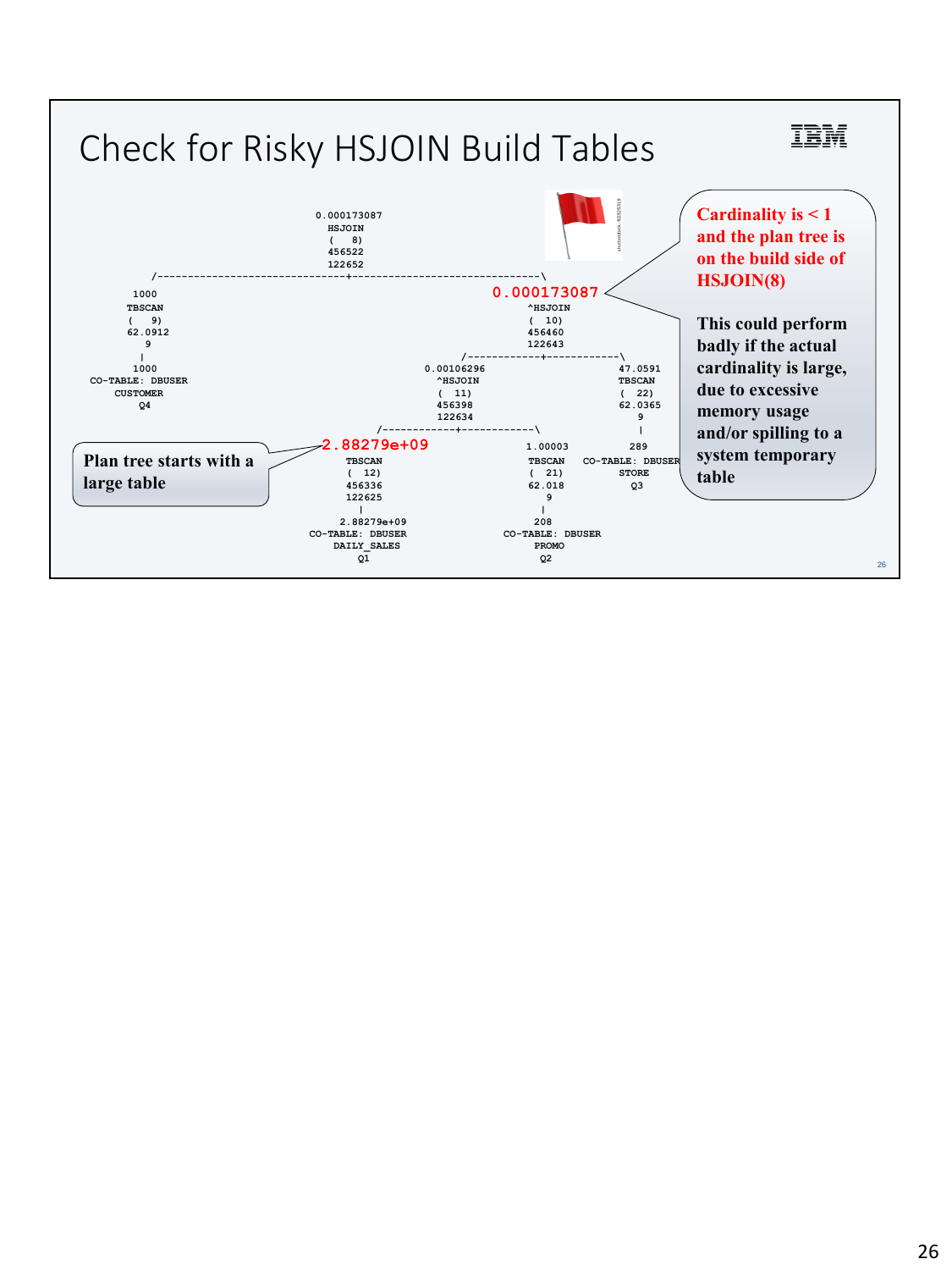

Spilling SORTs are those that can't fit in memory (sortheap) so they are written to temporary tables. If the temporary table doesn't fit in the buffer pool it will be written to disk. The optimizer tries to model this and will include the extra I/O cost.

Check for increases in I/O estimate at the SORT operator.

It might be necessary to increase the sortheap or bufferpool size to avoid spilling to disk.

The optimizer doesn't choose a specific system temporary tablespace but it does choose the page size which indirectly determines the tablespace. Check that the tablespaces and bufferpools for the chosen page size have enough space.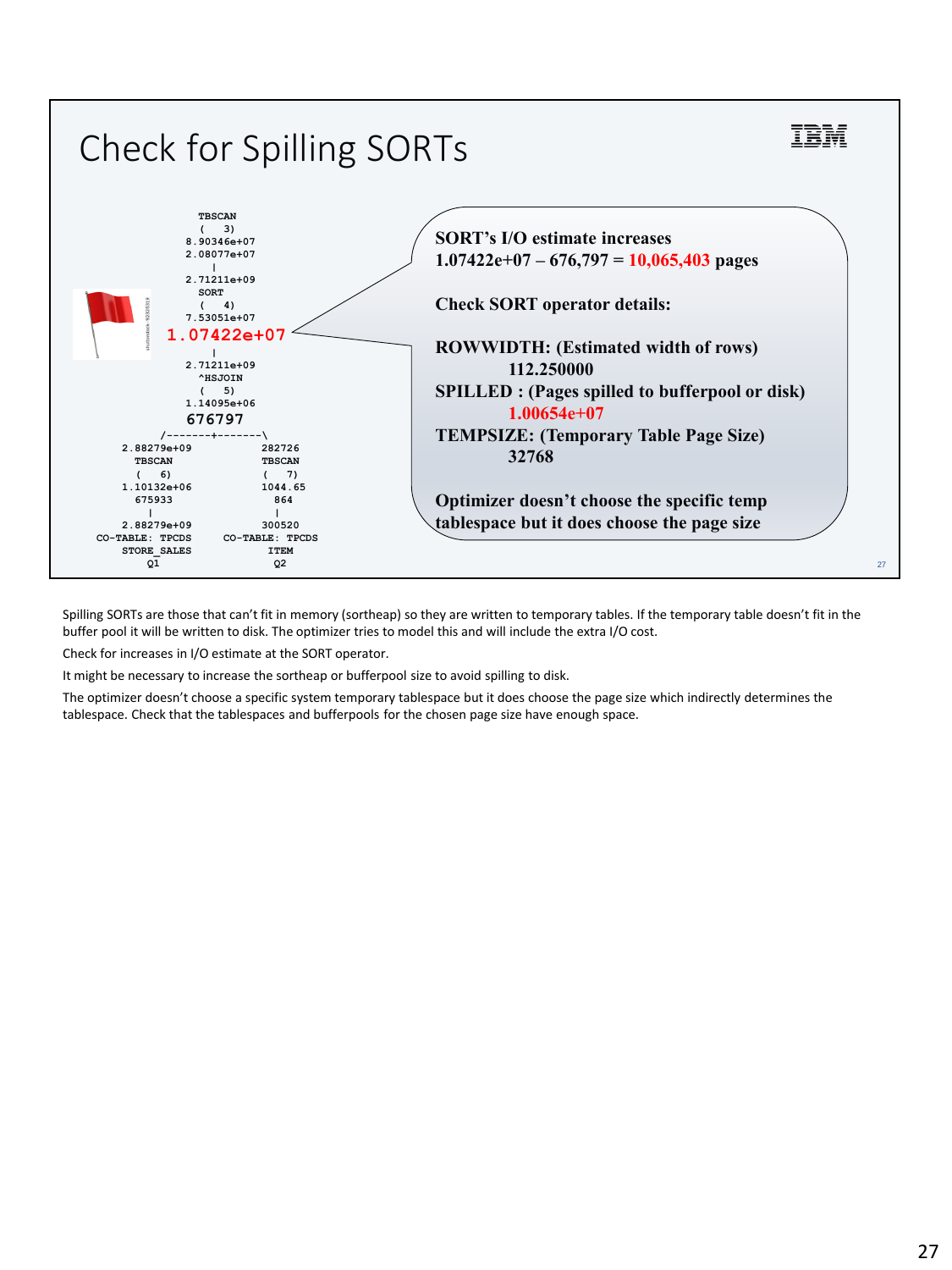

GROUP BY and UNIQUE operations processing column-organized data use a hash table that is stored in sortheap memory. Their memory consumption can be significant and could spill to bufferpool and disk. Check them out too.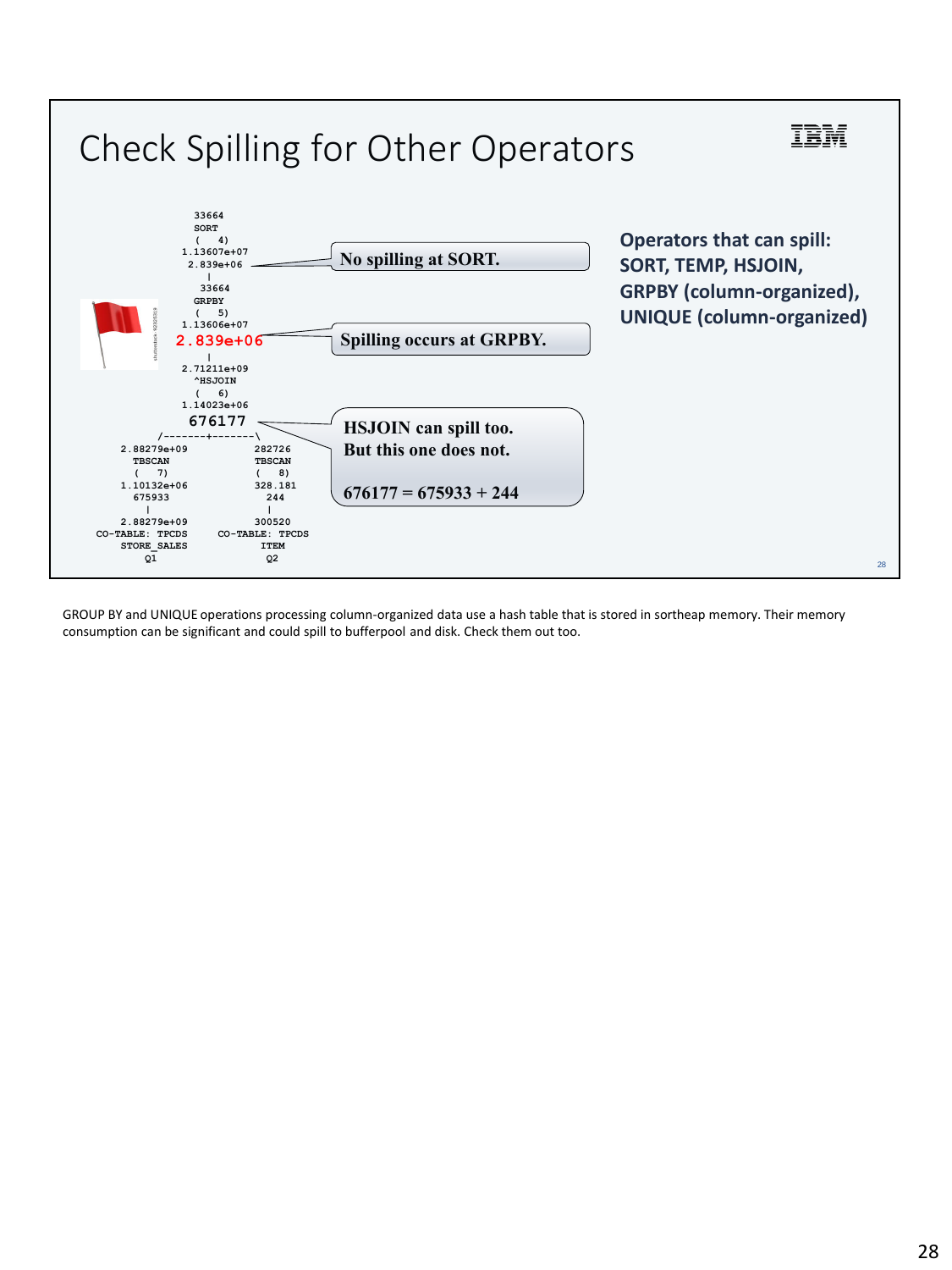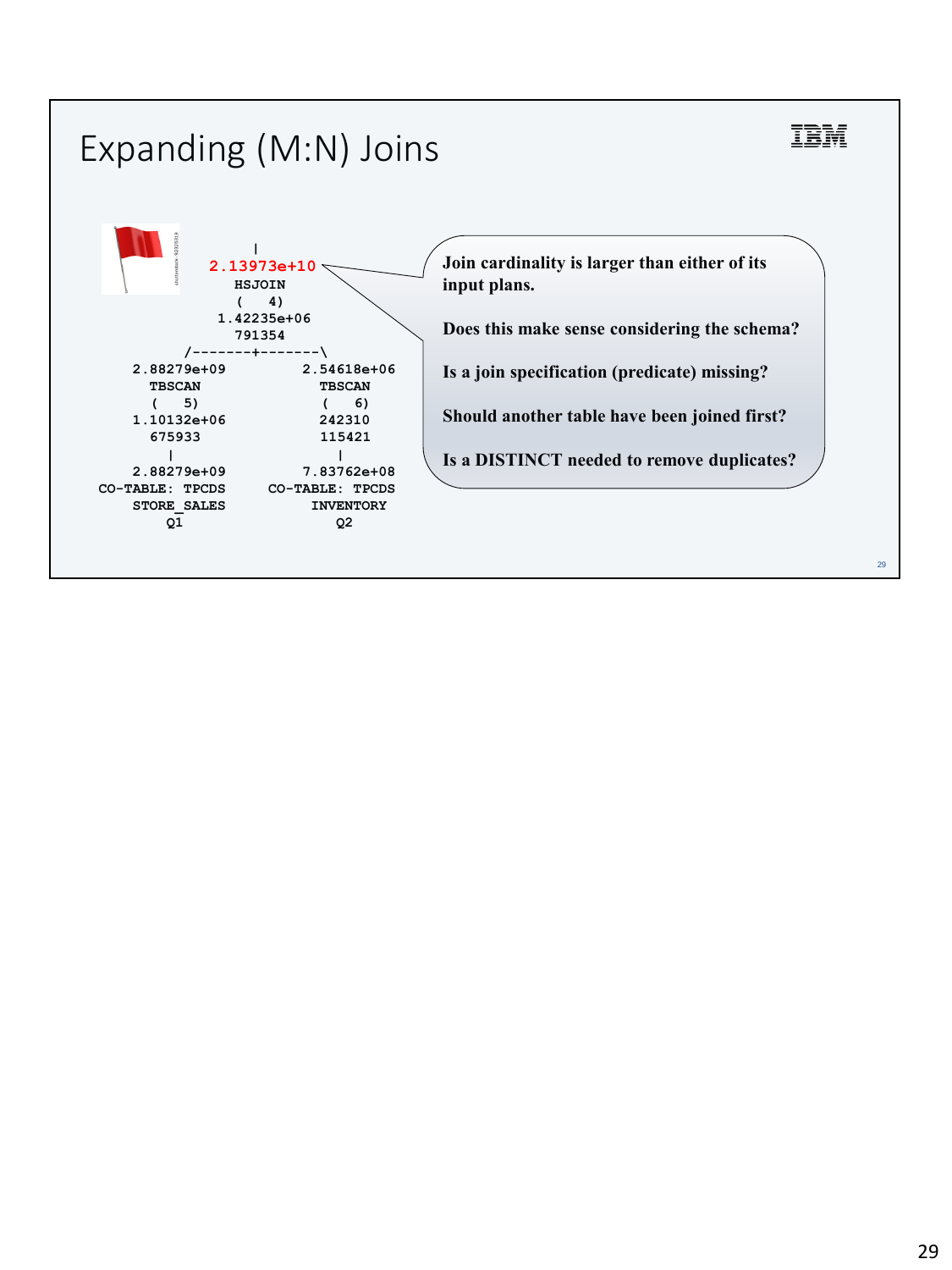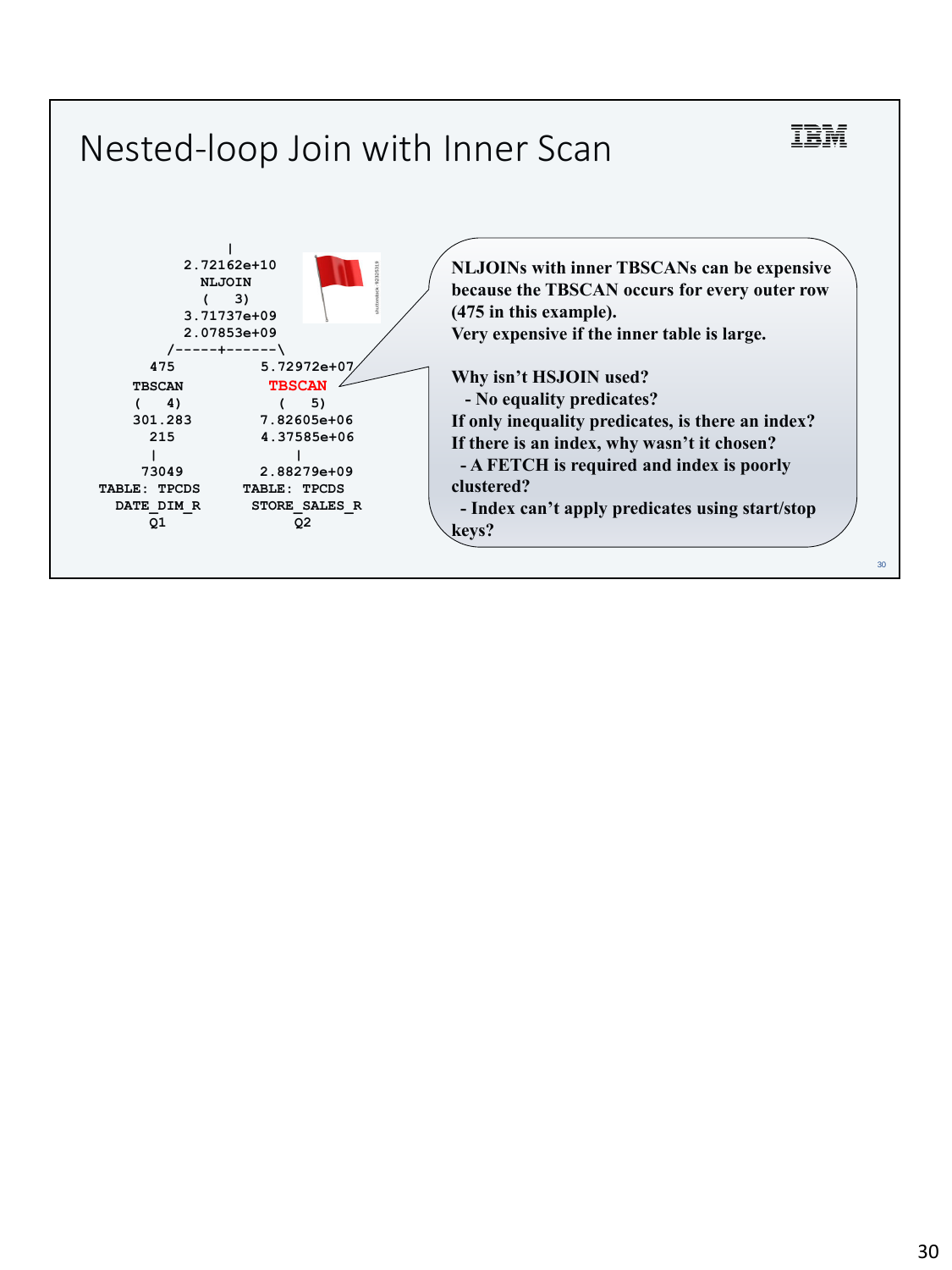

The index definition shows that the join column is not leading in the index and there is no other predicate to cover the leading column. Consider reversing the columns in the existing index or creating a new index with the columns reversed.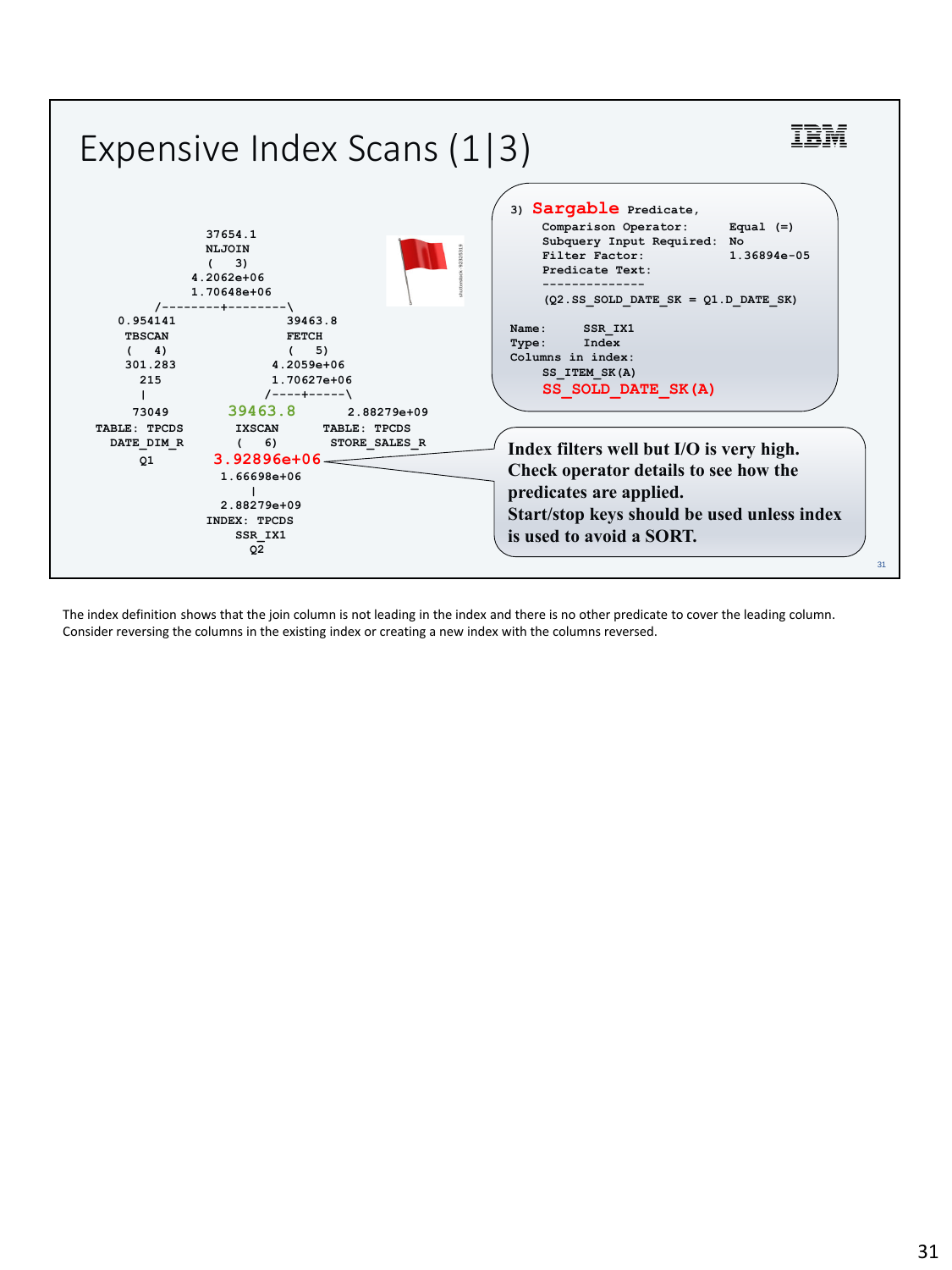

The FETCH operator details show that it doesn't apply any predicates so it must only exist to retrieve columns. The stream information shows that SS\_SALES\_PRICE is being fetched because it isn't included in the index.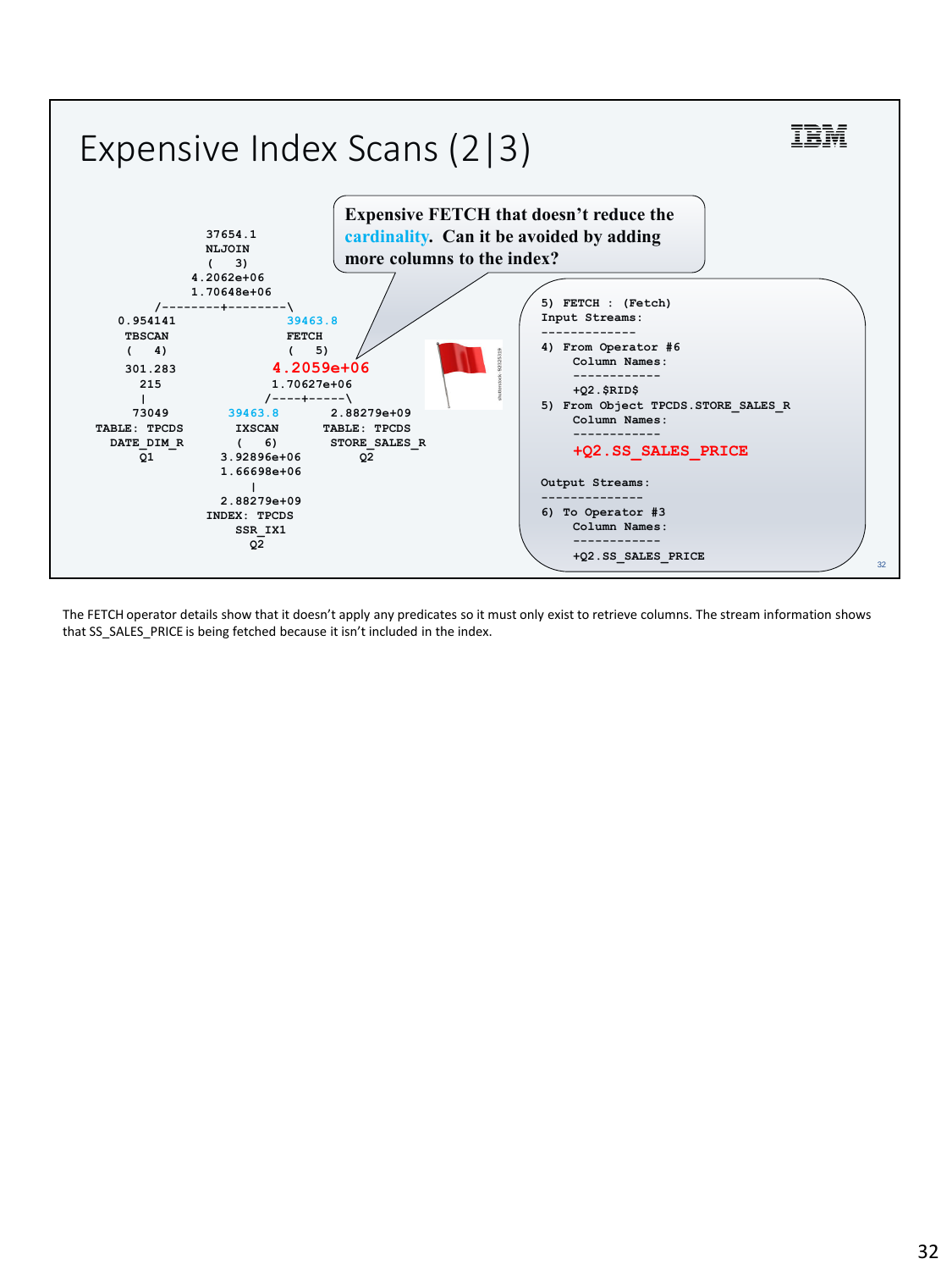

A good index can make a world of difference. The NLJOIN cost has dropped dramatically. Use explain to verify that it worked.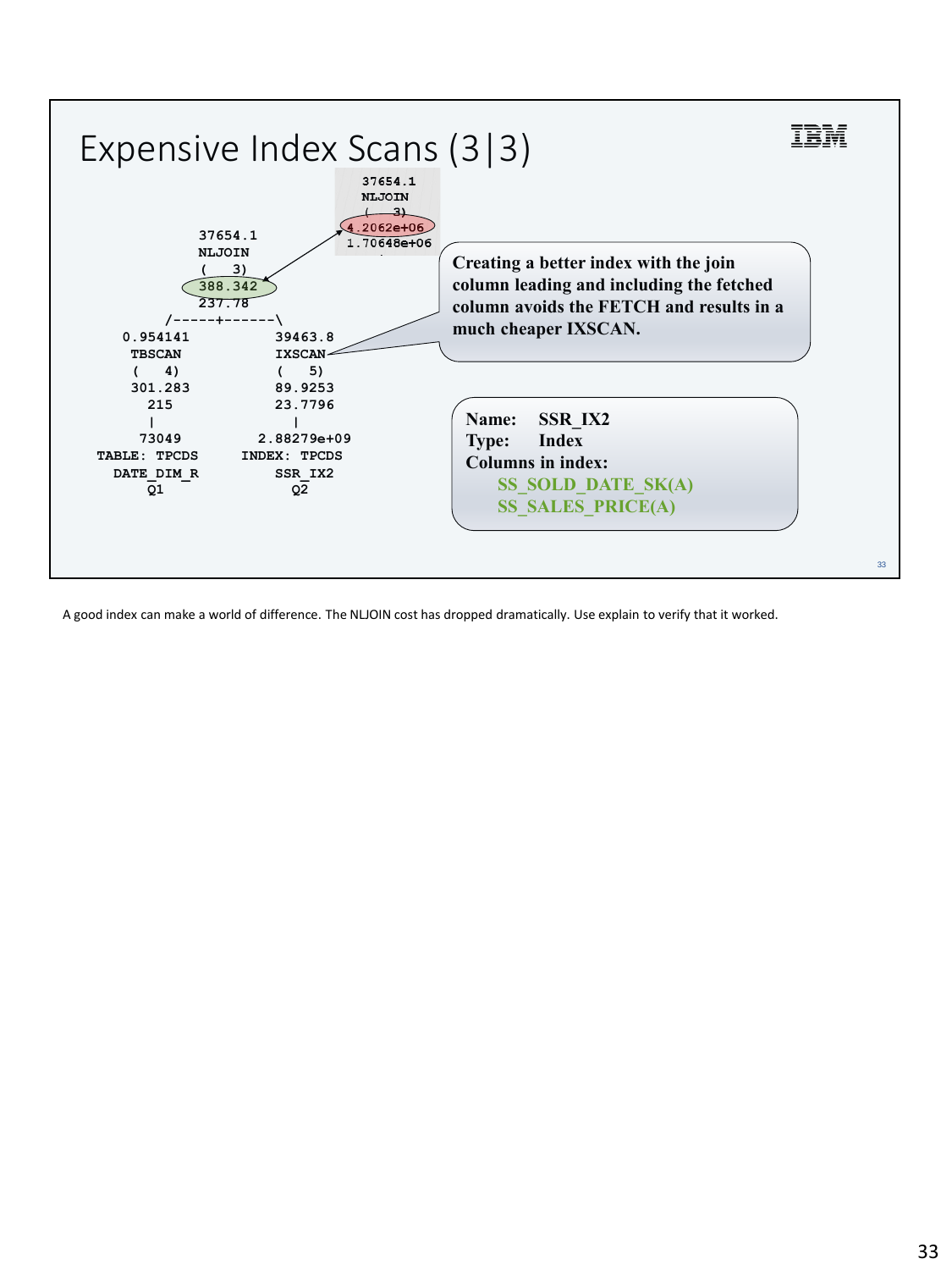### db2exfmt - Extended diagnostic information

### • Explain diagnostic messages could indicate problems:

**EXP0020W Table has no statistics. The table "DB2DBA"."SALES" has not had runstats run on it. This may result in a sub-optimal access plan and poor performance.**

**EXP0060W The following materialized query table (MQT) or statistical view was not eligible for query optimization: "DB2DBA"."SV\_STORE". The MQT cannot be used for query optimization because one or more tables, views or subqueries specified in the MQT could not be found in the query that is being explained.**

**EXP0147W The following statistical views may have been used by the optimizer to estimate cardinalities: "DB2DBA"."SV\_STORE".**

34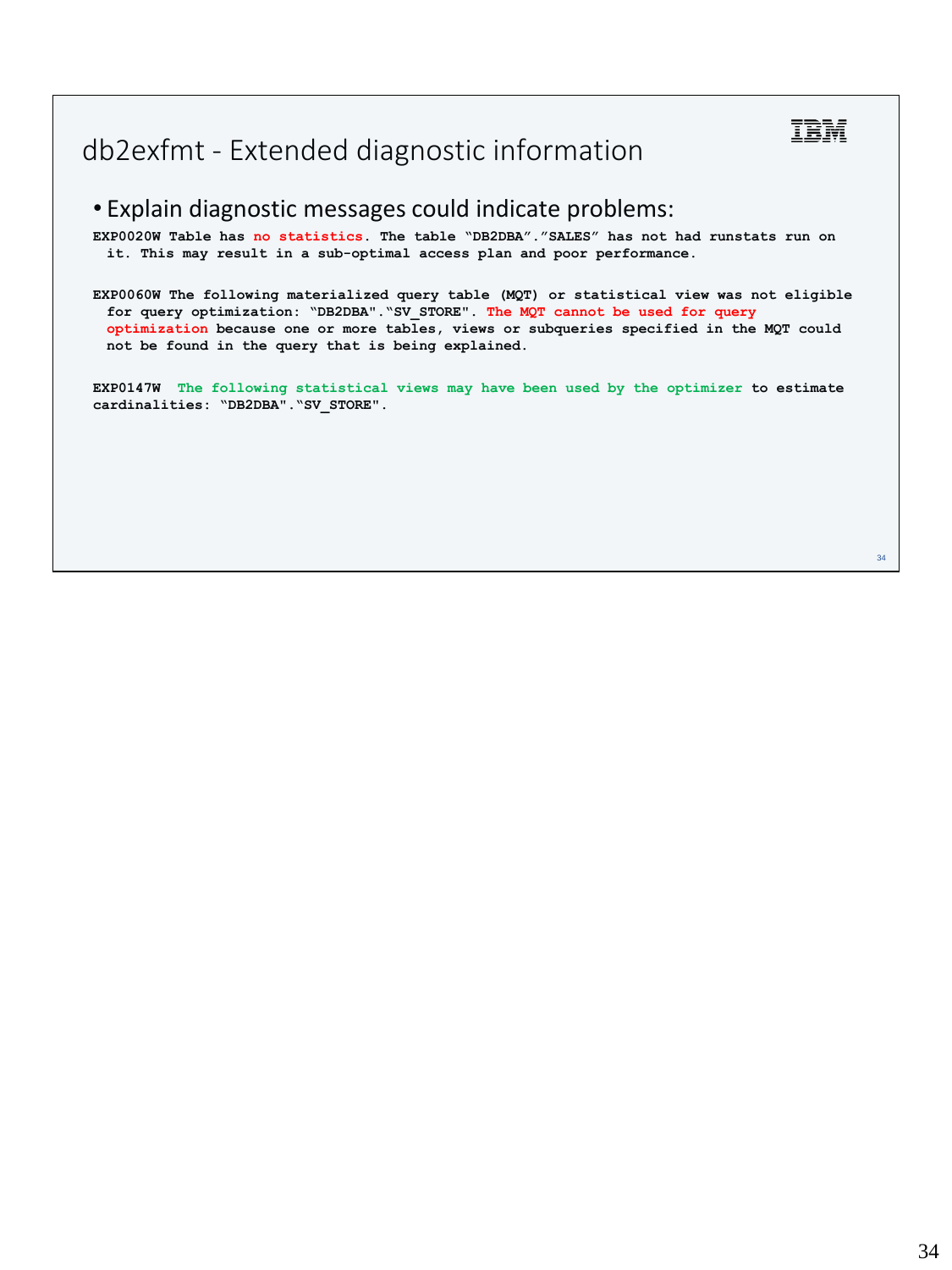# Explain Diagnostic Messages

- Explain can provide helpful information such as:
	- Notification about missing statistics
	- Information about whether or not materialized query tables (MQTs) or statistical views could be matched
	- Syntax errors when using optimization profiles
	- More will be added in future releases
- Messages are recorded in:
	- EXPLAIN\_DIAGNOSTICS
	- EXPLAIN\_DIAGNOSTICS\_DATA

IBM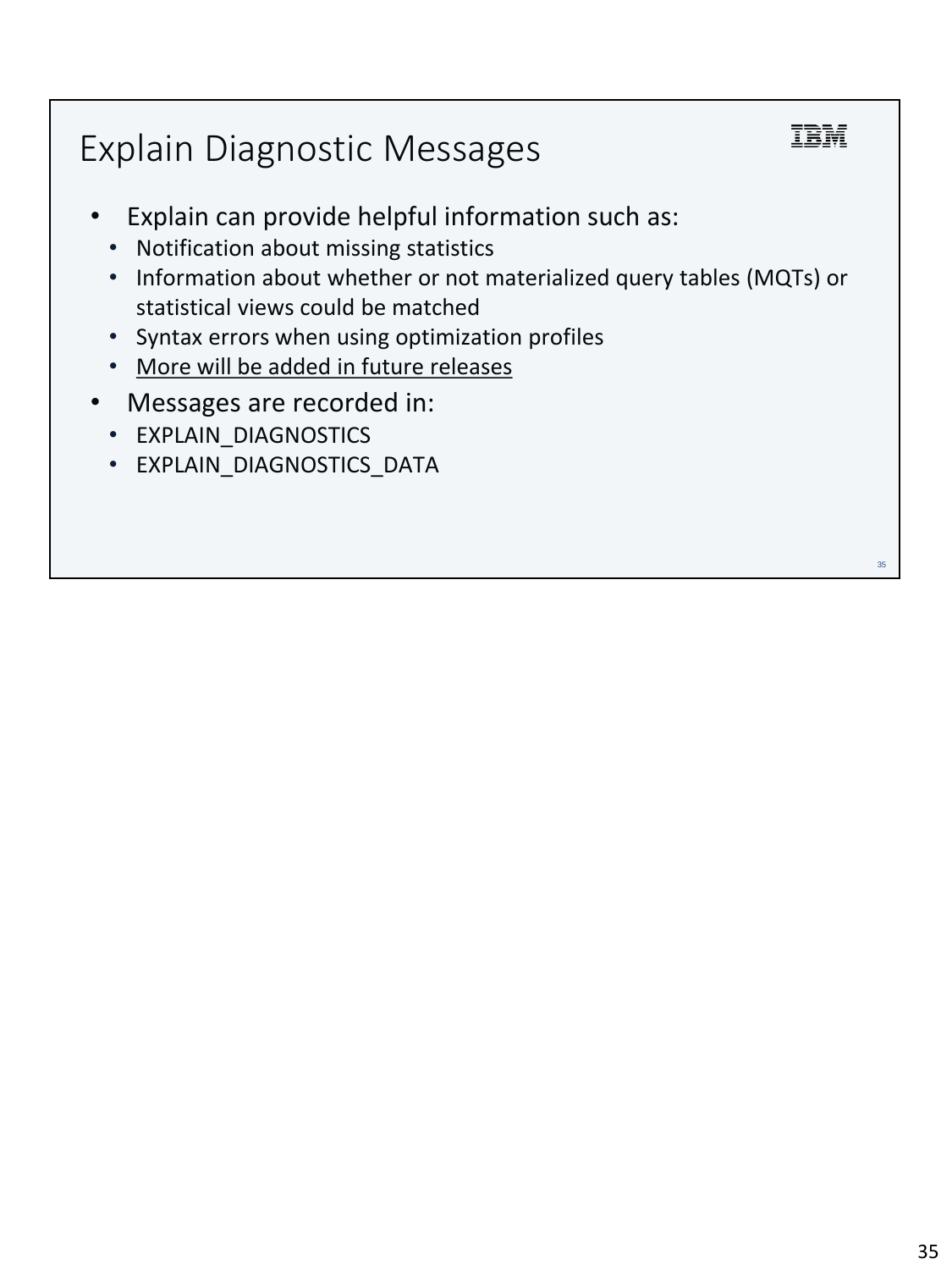### Check the RETURN operator details

36 **1) RETURN: (Return Result) Arguments: --------- BLDLEVEL: (Build level) DB2 v11.1.9.0 : s1901181500 ENVVAR : (Environment Variable) DB2\_ANTIJOIN=EXTEND DB2\_REDUCED\_OPTIMIZATION=YES[Embedded Optimization Guidelines] HEAPUSE : (Maximum Statement Heap Usage) 6240 Pages PLANID : (Access plan identifier) 3ecc6fdf9ece8198 PREPTIME: (Statement prepare time) 2856 milliseconds SQLCA : (Warning SQLCA from compile) SQLCODE 437; Function SQLNO26D; Message token '3'; Warning 'None' STMTHEAP: (Statement heap size) 16384 Registry variables that affect query optimization. Indicates how they are set. Is prepare time reasonable considering the query complexity? (Try reducing opt level) Is STMTHEAP use reasonable considering the query complexity? (Try reducing opt level) SQL0437W rc 3 indicates an optimizer cost underflow. Likely due to cardinality underestimation.**

IBM